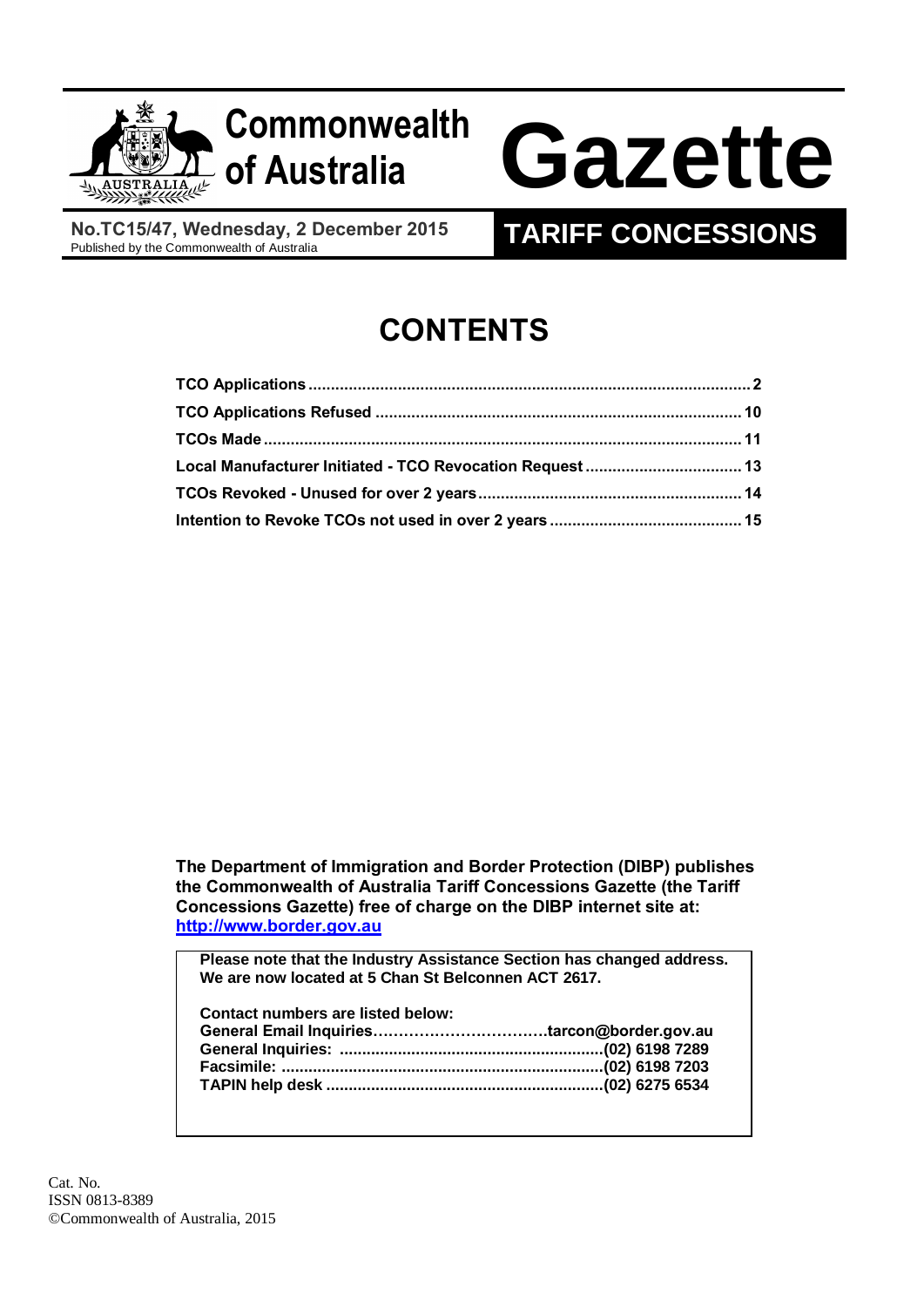## <span id="page-1-0"></span>**CUSTOMS ACT 1901 - NOTICE PURSUANT TO SECTION 269K(1) - APPLICATIONS MADE FOR TARIFF CONCESSION ORDERS**

Applications have been lodged for Tariff Concession Orders for the goods described in the following TABLE.

Australian manufacturers who wish to contest the granting of a Tariff Concession Order for the goods described are invited to lodge a submission in writing in an approved form. Submissions must be lodged within 50 days of the date of publication of this Notice.

The operative date (Op.) and TC reference number follow the description of goods.

To assist local manufacturers, the use(s) to which the goods can be put follow the description of goods.

Objections to the making of TCO submission forms are available at <http://www.border.gov.au/Tariffclassificationofgoods/Documents/typableb4442001.pdf>

For guidance on the required description style, phone 02 6198 7289, fax 02 6198 7203 or email [tarcon@border.gov.au.](mailto:tarcon@border.gov.au)

|            | Description of Goods including the<br>Customs Tariff Classification                                                                                                                                                                                                                                                                                                                                                                                               | Schedule 4 Item Number<br>General Duty Rate |    |  |
|------------|-------------------------------------------------------------------------------------------------------------------------------------------------------------------------------------------------------------------------------------------------------------------------------------------------------------------------------------------------------------------------------------------------------------------------------------------------------------------|---------------------------------------------|----|--|
| 3808.92.00 | FUNGICIDES, having a basis of azoxystrobin AND metalaxyl-M<br>Op. 03.11.15                                                                                                                                                                                                                                                                                                                                                                                        | $-$ TC 1540660                              | 50 |  |
|            | Stated Use:<br>For the control of rhizoctonia and pythium in wheat and barley<br>and also stripe rust and yellow spot in wheat                                                                                                                                                                                                                                                                                                                                    |                                             |    |  |
|            | Applicant: SYNGENTA AUSTRALIA PTY LTD                                                                                                                                                                                                                                                                                                                                                                                                                             |                                             | 5% |  |
| 3824.90.90 | ABSORBING GRANULES, having of ALL of the following:<br>(a) copper carbonate content NOT less than 50% and NOT<br>greater than 75%;<br>(b) hydrozincite content NOT less than 25% and NOT greater<br>than $35\$ ;<br>(c) aluminium oxide content NOT less than 5% and NOT<br>greater than 10%<br>Op. 02.11.15                                                                                                                                                      | $-$ TC 1540583                              | 50 |  |
|            | Stated Use:                                                                                                                                                                                                                                                                                                                                                                                                                                                       |                                             |    |  |
|            | Removal of mercury during liquid natural gas (LNG) processing                                                                                                                                                                                                                                                                                                                                                                                                     |                                             |    |  |
|            | Applicant: JKC AUSTRALIA LNG PTY LTD                                                                                                                                                                                                                                                                                                                                                                                                                              |                                             | 5% |  |
| 3824.90.90 | MERCURY ABSORBING AND/OR ADSORBING GRANULES, having ALL of the<br>following:<br>(a) copper(II) carbonate-copper(II) hydroxide(1:1) content<br>NOT less than 25% and NOT greater than 35%;<br>(b) copper sulphide content NOT less than 20% and NOT greater<br>than $25$ %;<br>(c) aluminium oxide content NOT less than 5% and NOT greater<br>than 10%<br>Op. 02.11.15<br>Stated Use:<br>For the removal of mercury during liquid natural gas (LNG)<br>processing | $-$ TC 1540584                              | 50 |  |
|            | Applicant: JKC AUSTRALIA LNG PTY LTD                                                                                                                                                                                                                                                                                                                                                                                                                              |                                             | 5% |  |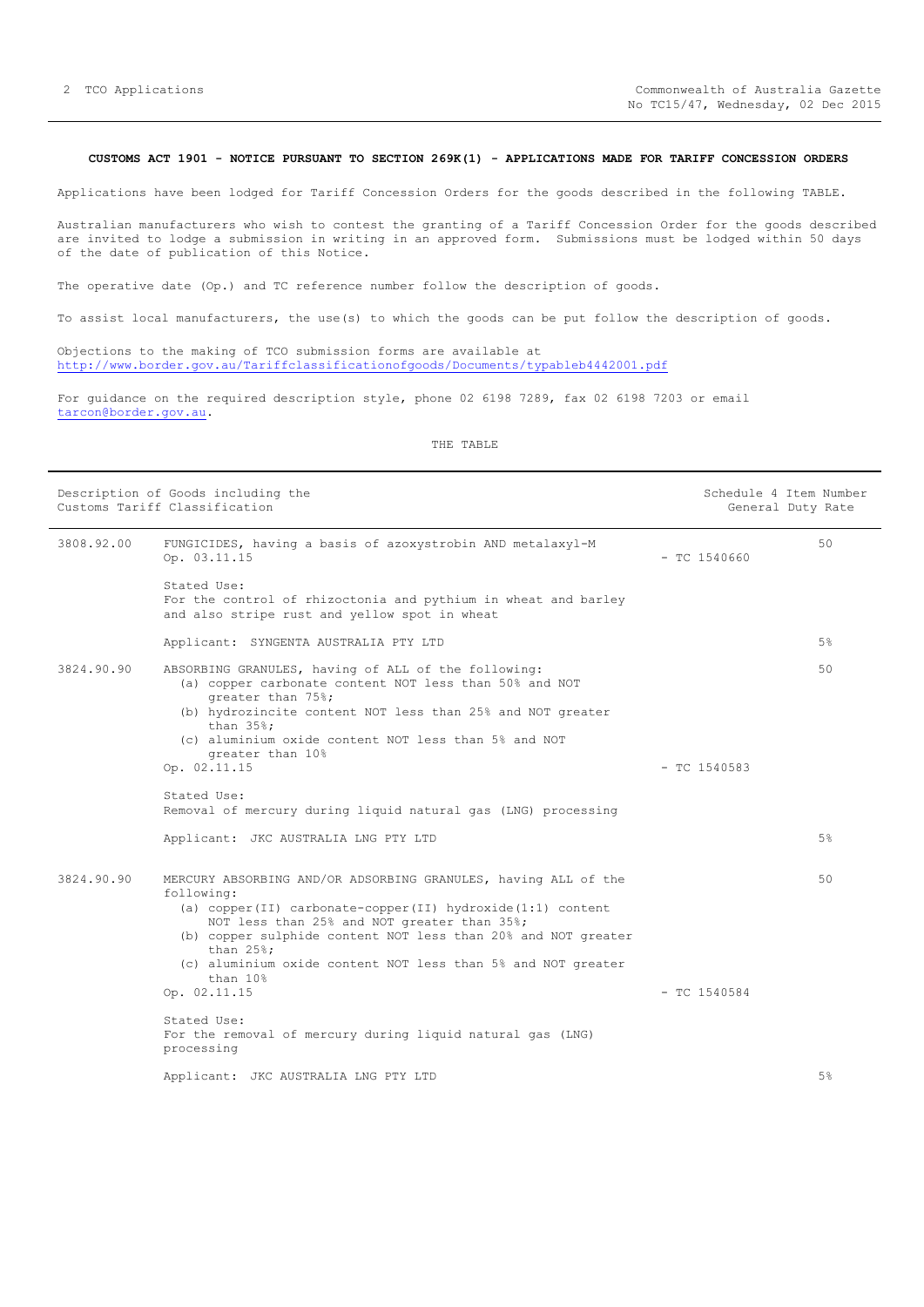|            | Description of Goods including the<br>Customs Tariff Classification                                                                                                                                                                                                                                                                                                                                                                     | Schedule 4 Item Number | General Duty Rate |
|------------|-----------------------------------------------------------------------------------------------------------------------------------------------------------------------------------------------------------------------------------------------------------------------------------------------------------------------------------------------------------------------------------------------------------------------------------------|------------------------|-------------------|
| 3923.90.00 | CONTAINERS, poly lactic acid, with OR without lids, having a<br>volume NOT greater than 1 000 ml<br>Op. 12.11.15                                                                                                                                                                                                                                                                                                                        | $-$ TC 1541440         | 50                |
|            | Stated Use:<br>For serving food                                                                                                                                                                                                                                                                                                                                                                                                         |                        |                   |
|            | Applicant: BIOPAK PTY LTD                                                                                                                                                                                                                                                                                                                                                                                                               |                        | 5%                |
| 3926.10.00 | PENCIL CASES, moulded polypropylene, zippered opening<br>Op. 13.11.15                                                                                                                                                                                                                                                                                                                                                                   | $-$ TC 1541516         | 50                |
|            | Stated Use:<br>Storage & carrying of pencils, etc. for children                                                                                                                                                                                                                                                                                                                                                                         |                        |                   |
|            | Applicant: ARTIQUE DESIGNS PTY LTD                                                                                                                                                                                                                                                                                                                                                                                                      |                        | 5%                |
| 4016.99.00 | PARTS, PAPER SIZE SORTING MACHINE, being rubber star shaped<br>wheels                                                                                                                                                                                                                                                                                                                                                                   |                        | 50                |
|            | Op. 30.10.15<br>Stated Use:<br>For repairing or manufacturing paper size sorting machines                                                                                                                                                                                                                                                                                                                                               | $- TC 1540579$         |                   |
|            | Applicant: VISY INDUSTRIES AUSTRALIA PTY LTD                                                                                                                                                                                                                                                                                                                                                                                            |                        | 5%                |
| 4408.39.90 | PANELS, VENEER, tropical wood, dyed, lacquered, phenolic<br>impregnated backing, having a thickness NOT less than 0.6 mm<br>and NOT greater than 1 mm<br>Op. 30.10.15                                                                                                                                                                                                                                                                   | $-$ TC 1540580         | 50                |
|            | Stated Use:                                                                                                                                                                                                                                                                                                                                                                                                                             |                        |                   |
|            | As veneer on walls, cabinets and furniture                                                                                                                                                                                                                                                                                                                                                                                              |                        |                   |
|            | Applicant: NEW AGE VENEERS PTY LTD                                                                                                                                                                                                                                                                                                                                                                                                      |                        | 5%                |
| 4804.19.10 | PAPER AND/OR PAPERBOARD, KRAFTLINER, top layer bleached, having<br>ALL of the following:<br>(a) whiteness NOT less than 93.0% complying with International<br>Organization for Standardization ISO 11475:2004(E);<br>(b) burst strength NOT less than 555 kPa complying with<br>International Organization for Standardization<br>ISO 2758:2001(E);<br>(c) NOT less than 90% virgin kraft fibre;<br>(d) weighing NOT more than 205 g/m2 |                        | 50                |
|            | Op. 30.10.15                                                                                                                                                                                                                                                                                                                                                                                                                            | $-$ TC 1540462         |                   |
|            | Stated Use:<br>For manufacturing printed packaging                                                                                                                                                                                                                                                                                                                                                                                      |                        |                   |
|            | Applicant: ORORA LTD                                                                                                                                                                                                                                                                                                                                                                                                                    |                        | 5%                |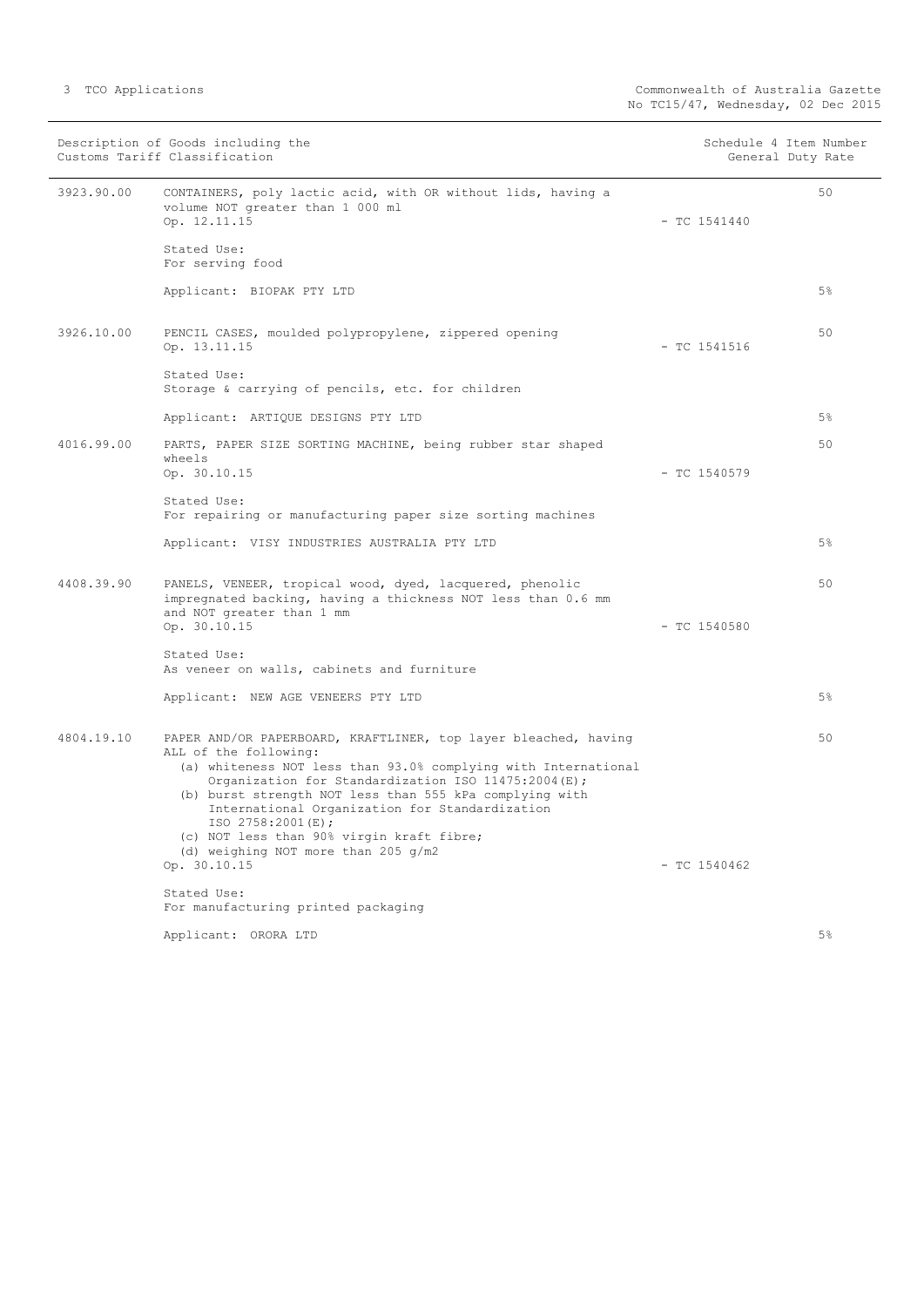|            | Description of Goods including the<br>Customs Tariff Classification                                                                                                                                                                                                                            | Schedule 4 Item Number<br>General Duty Rate |
|------------|------------------------------------------------------------------------------------------------------------------------------------------------------------------------------------------------------------------------------------------------------------------------------------------------|---------------------------------------------|
| 6902.20.00 | REFRACTORY BRICKS AND/OR SHAPES, having ALL of the following:<br>(a) alumina content NOT less than 70%;<br>(b) silica content NOT greater than 30%;<br>(c) compressive strength NOT less than 80 MPa;<br>(d) density NOT less than 2 500 kg per cubic metre;<br>(e) porosity greater than 15%, | 50                                          |
|            | with OR without components other than alumina AND silica<br>NOT exceeding 5% per component                                                                                                                                                                                                     |                                             |
|            | Op. 06.11.15                                                                                                                                                                                                                                                                                   | $-$ TC 1540957                              |
|            | Stated Use:<br>For the re-lining and heat insulation of cement rotary kilns                                                                                                                                                                                                                    |                                             |
|            | Applicant: ADELAIDE BRIGHTON CEMENT LTD                                                                                                                                                                                                                                                        | 5%                                          |
| 8415.82.00 | COOLERS, including BOTH of the following:<br>(a) indirect evaporative cooling with polymer tube heat<br>exchangers;                                                                                                                                                                            | 50                                          |
|            | (b) refrigerated cooling with digital scroll compressor,<br>with OR without one OR both of the following:<br>(i) chilled water coil;                                                                                                                                                           |                                             |
|            | (ii) dehumidification AND/OR humidification AND/OR outside air<br>pre-treatment unit                                                                                                                                                                                                           |                                             |
|            | Op. 21.10.15                                                                                                                                                                                                                                                                                   | $-$ TC 1539449                              |
|            | Stated Use:<br>Cooling computer servers, data centre                                                                                                                                                                                                                                           |                                             |
|            | Applicant: MUNTERS PTY LTD                                                                                                                                                                                                                                                                     | 5%                                          |
| 8417.90.00 | SMELTER COMPONENTS, including ANY of the following in pre-<br>assembled steel framed modules:<br>(a) slag launders;                                                                                                                                                                            | 50                                          |
|            | (b) tundishes;<br>$(c)$ pumps;                                                                                                                                                                                                                                                                 |                                             |
|            | (d) air AND nitrogen receivers;                                                                                                                                                                                                                                                                |                                             |
|            | (e) waste heat boilers;<br>$(f)$ chutes;                                                                                                                                                                                                                                                       |                                             |
|            | $(q)$ bins;<br>(h) water tanks with OR without de-aerators;                                                                                                                                                                                                                                    |                                             |
|            | (i) blow down vessels;                                                                                                                                                                                                                                                                         |                                             |
|            | (i) valve trains;<br>(k) control rooms;                                                                                                                                                                                                                                                        |                                             |
|            | (1) dispensing vessels;                                                                                                                                                                                                                                                                        |                                             |
|            | (m) analysis rooms;<br>(n) chain conveyors;                                                                                                                                                                                                                                                    |                                             |
|            | (o) hygiene ducts;                                                                                                                                                                                                                                                                             |                                             |
|            | (p) hydraulic power pack rooms;<br>(q) electrical rooms;                                                                                                                                                                                                                                       |                                             |
|            | $(r)$ cool rooms;                                                                                                                                                                                                                                                                              |                                             |
|            | (s) bucket elevators;                                                                                                                                                                                                                                                                          |                                             |
|            | (t) screw conveyors AND feeders;<br>(u) rapper panels;                                                                                                                                                                                                                                         |                                             |
|            | (v) burner blowers;                                                                                                                                                                                                                                                                            |                                             |
|            | (w) steam drums;                                                                                                                                                                                                                                                                               |                                             |
|            | $(x)$ take-up towers;<br>(y) transfer conveyors;                                                                                                                                                                                                                                               |                                             |
|            | (z) chemical dosing systems;                                                                                                                                                                                                                                                                   |                                             |
|            | (aa) transport supports<br>Op. 06.11.15                                                                                                                                                                                                                                                        | $-$ TC 1540956                              |
|            | Stated Use:                                                                                                                                                                                                                                                                                    |                                             |
|            | The imported goods are a modularised building, pre-fitted with<br>equipment integral to smelting furnace operations in a poly-                                                                                                                                                                 |                                             |
|            | metallic processing facility                                                                                                                                                                                                                                                                   |                                             |
|            | Applicant: NYRSTAR PORT PIRIE PTY LTD                                                                                                                                                                                                                                                          | 5%                                          |
|            |                                                                                                                                                                                                                                                                                                |                                             |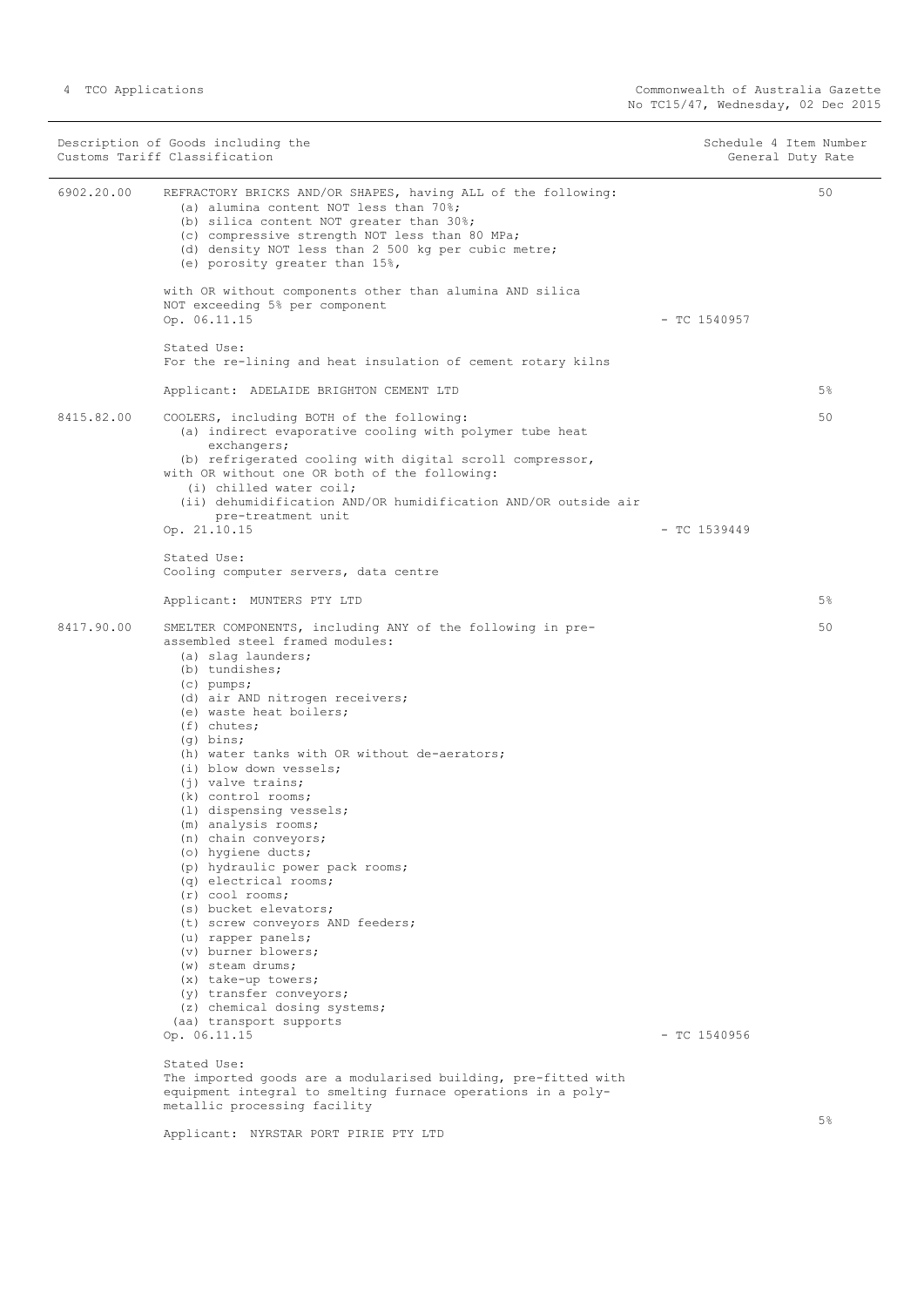| Description of Goods including the<br>Customs Tariff Classification |                                                                                                                                                                                                                                                                                                                                                                                                                                            | Schedule 4 Item Number<br>General Duty Rate |
|---------------------------------------------------------------------|--------------------------------------------------------------------------------------------------------------------------------------------------------------------------------------------------------------------------------------------------------------------------------------------------------------------------------------------------------------------------------------------------------------------------------------------|---------------------------------------------|
| 8421.21.90                                                          | WATER TREATMENT SYSTEM, including ALL of the<br>following:<br>(a) control box;<br>(b) flow meter;<br>(c) electromagnetic treatment pipes;<br>(d) electrodes with copper rods OR plates<br>Op. 09.11.15                                                                                                                                                                                                                                     | 50<br>$-$ TC 1541050                        |
|                                                                     | Stated Use:<br>Treatment of water to introduce copper ions for the control of<br>bacteria, algae and fungal spores                                                                                                                                                                                                                                                                                                                         |                                             |
|                                                                     | Applicant: ICI INDUSTRIES PTY LTD                                                                                                                                                                                                                                                                                                                                                                                                          | 5%                                          |
| 8428.33.00                                                          | CONVEYORS, SHIP LOADER, mobile, programmable logic controlled,<br>capacity NOT less than 1 500 tonnes per hour having ALL of the<br>following:<br>(a) solid tyres with multi-directional hydraulic steering;<br>(b) dust extractors;<br>(c) conveyor belt width NOT less than 1 400 mm;<br>(d) conveyor belt speed NOT less than 3 metres per second<br>and NOT greater than 3.5 metres per second;<br>(e) belt tensioners<br>Op. 23.10.15 | 50<br>$-$ TC 1539883                        |
|                                                                     | Stated Use:                                                                                                                                                                                                                                                                                                                                                                                                                                |                                             |
|                                                                     | For the transfer of bulk products and granular materials to<br>ship loaders                                                                                                                                                                                                                                                                                                                                                                |                                             |
|                                                                     | Applicant: QUATTRO P RE SERVICES PTY LTD                                                                                                                                                                                                                                                                                                                                                                                                   | 5%                                          |
| 8428.39.00                                                          | LATCH CONVEYORS, TRANSFER AND HANDLING SYSTEM, with OR without<br>board turner<br>Op. 27.10.15                                                                                                                                                                                                                                                                                                                                             | 50<br>$-$ TC 1540094                        |
|                                                                     | Stated Use:<br>For handling wet or dry moulded concrete products on production<br>line                                                                                                                                                                                                                                                                                                                                                     |                                             |
|                                                                     | Applicant: BLISS & REELS PTY LTD                                                                                                                                                                                                                                                                                                                                                                                                           | 5%                                          |
| 8428.90.00                                                          | HANDLING EQUIPMENT, moulded concrete, being EITHER of the<br>following:<br>(a) de-stacking racks with electric gear motor powered wheels;<br>(b) mobile racks, including ALL of the following:<br>(i) geared motors;<br>(ii) roller chains;<br>(iii) quide ways;<br>(iv) metal angles;<br>(v) limit switches;<br>(vi) light barriers                                                                                                       | 50                                          |
|                                                                     | Op. 28.10.15                                                                                                                                                                                                                                                                                                                                                                                                                               | $-$ TC 1540256                              |
|                                                                     | Stated Use:<br>Handling products as part of a moulded concrete production line                                                                                                                                                                                                                                                                                                                                                             |                                             |
|                                                                     | Applicant: BLISS & REELS PTY LTD                                                                                                                                                                                                                                                                                                                                                                                                           |                                             |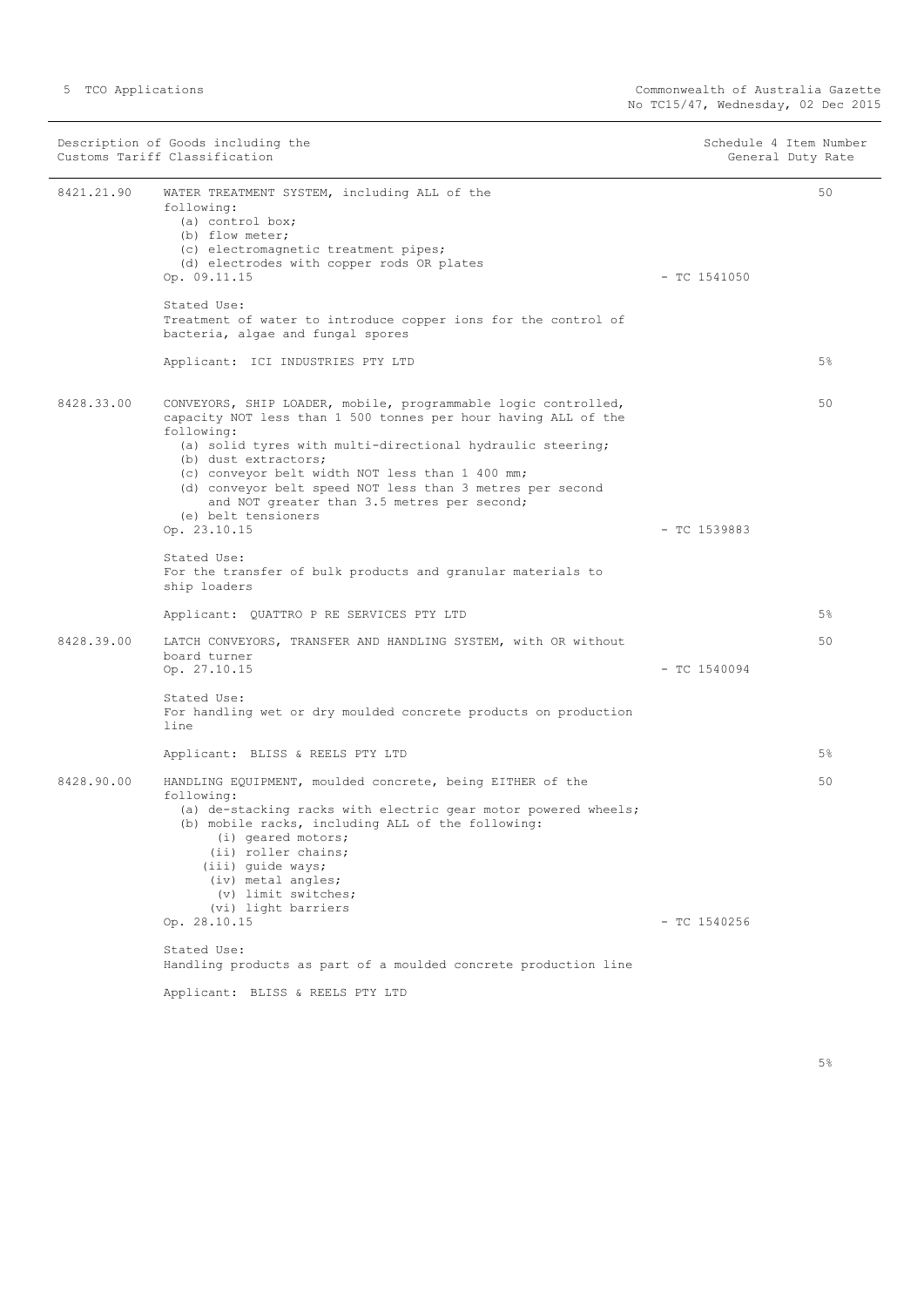|            | Description of Goods including the<br>Customs Tariff Classification                                                                                                                                                                                                  | Schedule 4 Item Number<br>General Duty Rate |    |
|------------|----------------------------------------------------------------------------------------------------------------------------------------------------------------------------------------------------------------------------------------------------------------------|---------------------------------------------|----|
| 8438.10.90 | BREAD SLICING MACHINES, having ALL of the following:<br>(a) machine weight NOT less than 200 kg;<br>(b) average output NOT less than 300 loaves per hour;<br>(c) stainless steel bagging spade<br>Op. 11.11.15                                                       | $-$ TC 1541240                              | 50 |
|            | Stated Use:<br>Bread slicing/bagging in commercial bakeries                                                                                                                                                                                                          |                                             |    |
|            | Applicant: MOFFAT PTY LTD                                                                                                                                                                                                                                            |                                             | 5% |
| 8438.20.00 | CONFECTIONERY DEPOSITOR MACHINES, programmable logic<br>controlled, including ALL of the following:<br>(a) conveyors;<br>(b) trolleys;<br>(c) pressing AND vibration units;<br>(d) frames AND quards;<br>(e) product sizing attachments<br>Op. 02.11.15              | $-$ TC 1540582                              | 50 |
|            | Stated Use:                                                                                                                                                                                                                                                          |                                             |    |
|            | Adding either liquid chocolate or biscuit pieces within<br>chocolate confectionery during manufacturing process                                                                                                                                                      |                                             |    |
|            | Applicant: MONDELEZ AUSTRALIA PTY LTD                                                                                                                                                                                                                                |                                             | 5% |
| 8474.10.00 | SORTERS, STONE AND/OR MINERAL ORE, including ALL of the<br>following:<br>(a) pressurised air valves;<br>(b) X-ray AND/OR electromagnetic sensors;<br>(c) conveyor belts AND/OR chutes                                                                                |                                             | 50 |
|            | Op. 27.10.15                                                                                                                                                                                                                                                         | $-$ TC 1540090                              |    |
|            | Stated Use:<br>Sort stones and mineral ores                                                                                                                                                                                                                          |                                             |    |
|            | Applicant: TOMRA SORTING PTY LTD                                                                                                                                                                                                                                     |                                             | 5% |
| 8479.89.90 | SORTERS, RECYCLED MATERIAL, including ALL of the following:<br>(a) pressurised air valves;<br>(b) X-ray AND/OR electromagnetic sensors;<br>(c) conveyor belt OR chute<br>Op. 06.11.15                                                                                | $-$ TC 1540958                              | 50 |
|            | Stated Use:                                                                                                                                                                                                                                                          |                                             |    |
|            | Sort recycled material e.g. mixed municipal waste                                                                                                                                                                                                                    |                                             |    |
|            | Applicant: JEFFRIES GROUP                                                                                                                                                                                                                                            |                                             | 5% |
| 8480.71.00 | MOULDS, WATER FILTER TANK, top OR bottom, having a weight NOT<br>less than 10 000 Kg                                                                                                                                                                                 |                                             | 50 |
|            | Op. 27.10.15                                                                                                                                                                                                                                                         | $-$ TC 1540092                              |    |
|            | Stated Use:<br>Manufacture of tanks for filters                                                                                                                                                                                                                      |                                             |    |
|            | Applicant: ASTRAL POOL AUSTRALIA PTY LTD                                                                                                                                                                                                                             |                                             | 5% |
| 8481.80.90 | VALVES, GLOBE, linear actuation, having ALL of the<br>following:<br>(a) brass OR cast iron OR stainless steel bodies;<br>(b) bore size NOT less than 15 mm and NOT greater than 250 mm;<br>(c) pressure rating NOT less than 1.6 Mpa and NOT greater<br>than 2.5 Mpa | $-$ TC 1540581                              | 50 |
|            | Op. 02.11.15<br>Stated Use:<br>For the control of the water flow of closed-loop circuits, in<br>stationary heating, ventilation and air conditioning systems                                                                                                         |                                             |    |

Applicant: BELIMO AUTOMATION AG

5%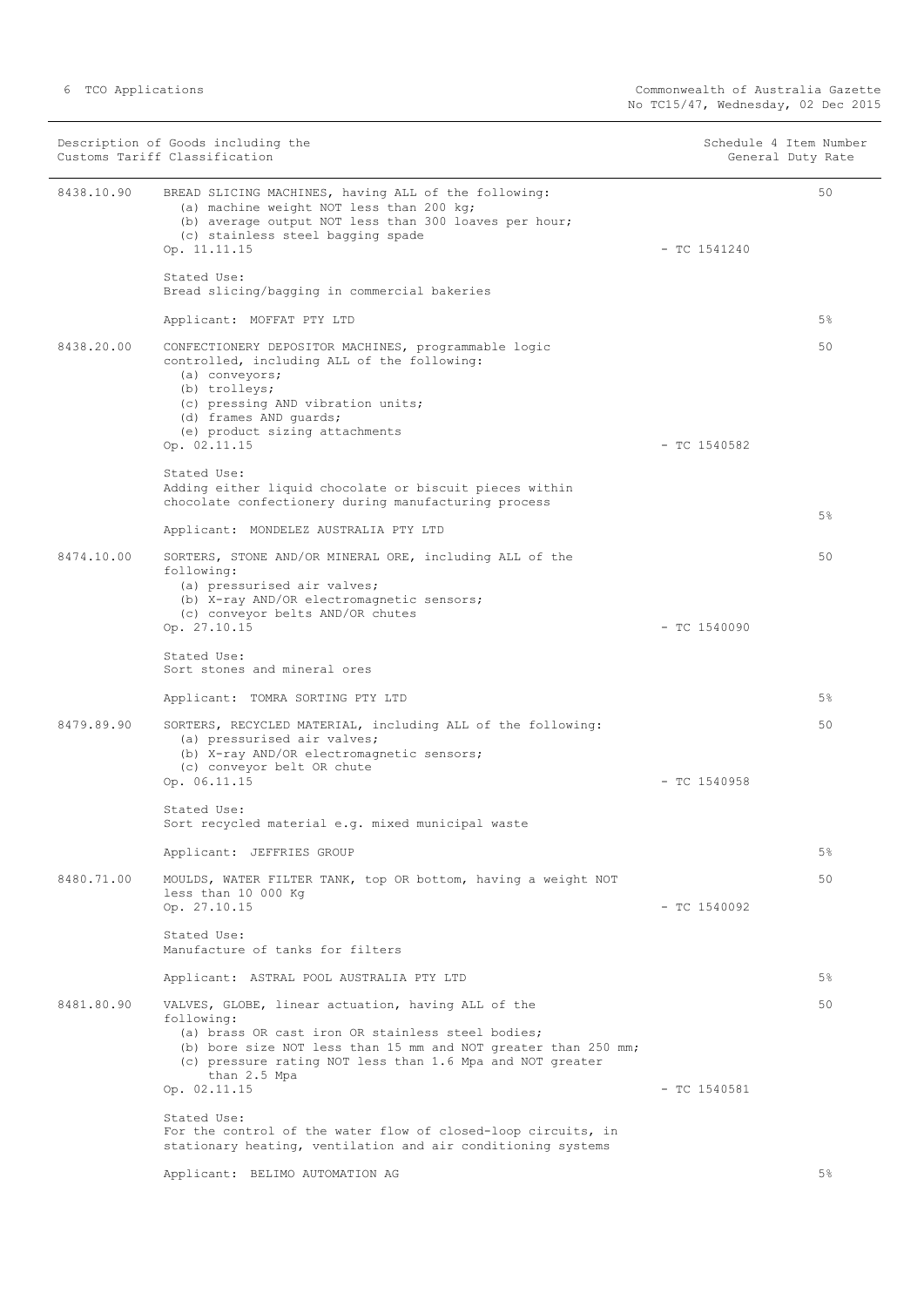|            | Description of Goods including the<br>Customs Tariff Classification                                                                                                                                                                                                                    |                | Schedule 4 Item Number<br>General Duty Rate |
|------------|----------------------------------------------------------------------------------------------------------------------------------------------------------------------------------------------------------------------------------------------------------------------------------------|----------------|---------------------------------------------|
| 8483.10.99 | CRANKSHAFTS, COLD PILGER MILL, including counterweights<br>Op. 09.11.15                                                                                                                                                                                                                | $-$ TC 1541051 | 50                                          |
|            | Stated Use:<br>Part for a cold pilger mill                                                                                                                                                                                                                                             |                |                                             |
|            | Applicant: METAL MANUFACTURES LTD                                                                                                                                                                                                                                                      |                | $5\%$                                       |
| 8501.53.00 | INDUCTION MOTORS, having ALL of the following:<br>(a) power output NOT less than 857 kW and NOT greater<br>than $859$ kW;<br>(b) $200$ W heater;<br>(c) blower assembly, including a 15 HP motor;<br>(d) tapered shaft AND hub;<br>(e) exhaust;<br>(f) pressure switch<br>Op. 05.11.15 | $-$ TC 1540865 | 50                                          |
|            | Stated Use:<br>For use in offshore oil and gas well drilling                                                                                                                                                                                                                           |                |                                             |
|            |                                                                                                                                                                                                                                                                                        |                |                                             |
|            | Applicant: NOBLE CONTRACTING II GMBH                                                                                                                                                                                                                                                   |                | 5%                                          |
| 8501.53.00 | INDUCTION MOTORS, having ALL of the<br>following:<br>(a) power output NOT less than 917 kW and NOT greater<br>than 1 008 kW;<br>(b) $100$ W heater;<br>(c) tapered shaft;<br>(d) encoder;                                                                                              |                | 50                                          |
|            | (e) pressure switch<br>Op. 05.11.15                                                                                                                                                                                                                                                    | $-$ TC 1540866 |                                             |
|            | Stated Use:<br>For use in offshore oil and gas well drilling                                                                                                                                                                                                                           |                |                                             |
|            | Applicant: NOBLE CONTRACTING II GMBH                                                                                                                                                                                                                                                   |                | $5\%$                                       |
| 8515.80.90 | HEAT SEALERS, BAG AND/OR TUBING, PLASTIC AND/OR PAPER AND/OR<br>FOIL, being ANY of the following:<br>(a) benchtop;<br>(b) handheld;<br>(c) pedestal mounted;<br>(d) floor mounted;<br>(e) wall mounted;<br>(f) hand OR foot pedal operation;<br>(g) plier action                       |                | 50                                          |
|            | Op. 30.10.15                                                                                                                                                                                                                                                                           | $-$ TC 1540578 |                                             |
|            | Stated Use:<br>Heat sealing of plastic and/or paper and/or foil bags and tubes                                                                                                                                                                                                         |                |                                             |
|            | Applicant: VENUS HARTUNG PROPRIETARY LTD                                                                                                                                                                                                                                               |                | $5\%$                                       |
| 8525.80.90 | CAMERAS, VIDEO, DIGITAL, including video transmitting hub<br>Op. 04.11.15                                                                                                                                                                                                              | $-$ TC 1540775 | 50                                          |
|            | Stated Use:<br>For home monitoring and surveillance                                                                                                                                                                                                                                    |                |                                             |
|            | Applicant: PANASONIC AUSTRALIA PTY LTD                                                                                                                                                                                                                                                 |                | 5%                                          |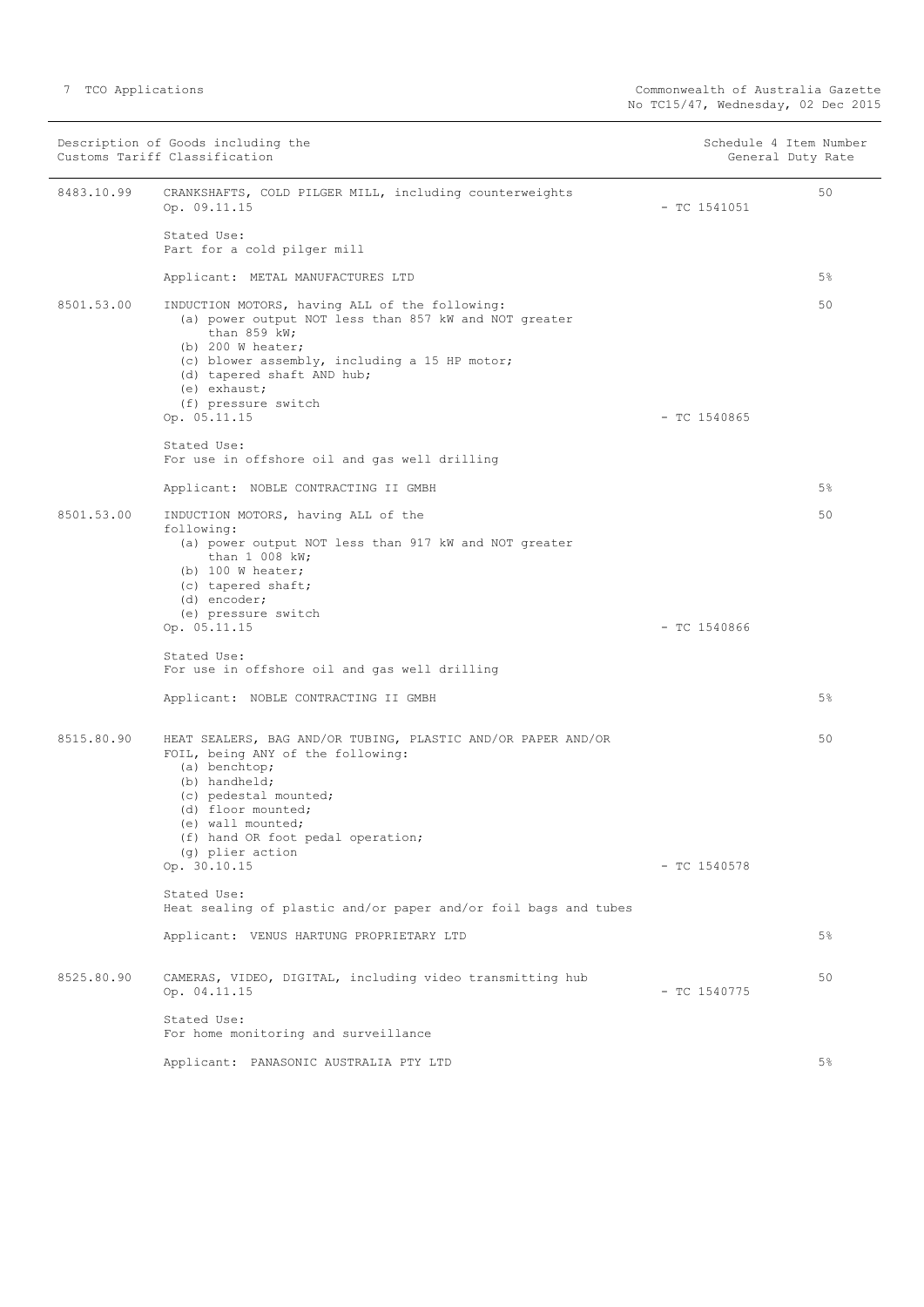Description of Goods including the Schedule 4 Item Number<br>
Customs Tariff Classification (Seneral Duty Rate ) and Schedule 4 Item Number<br>
Customs Tariff Classification Customs Tariff Classification

9503.00.30 TOYS, STUFFED, animals, non-human creatures OR inanimate objects, including ANY of the following: (a) elephants; (b) cheetahs; (c) hippopotamuses; (d) giraffes; (e) horses; (f) lions; (g) monkeys; (h) tigers; (i) cats; (j) dogs, with OR without ANY of the following: (i) battery operation; (ii) a mechanism which emits sound AND/OR light OR allows mechanical movement; (iii) key rings OR other attachment devices; (iv) clothing; (v) flags; (vi) sporting equipment OR sporting accessories; (vii) ribbons; (viii) badges; (ix) goggles OR glasses; (x) magnets; (xi) pet OR animal accessories; (xii) emergency services accessories, but NOT including toys being: (i) bears; (ii) lambs; (iii) native Australian reptiles; (iv) native Australian birds; (v) native Australian land based mammals Op. 27.10.15 - TC 1540096 Stated Use: Amusement of children Applicant: C.A. AUSTRALIA PTY LTD 50 5% 9503.00.30 TOYS, STUFFED, with OR without key rings OR other attachment devices, being ANY of the following: (a) octopuses; (b) turtles; (c) fish; (d) seals; (e) dolphins; (f) sharks; (g) whales<br>Op.  $27.10.15$  $-$  TC 1540097 Stated Use: Amusement of children Applicant: C.A. AUSTRALIA PTY LTD 50 5%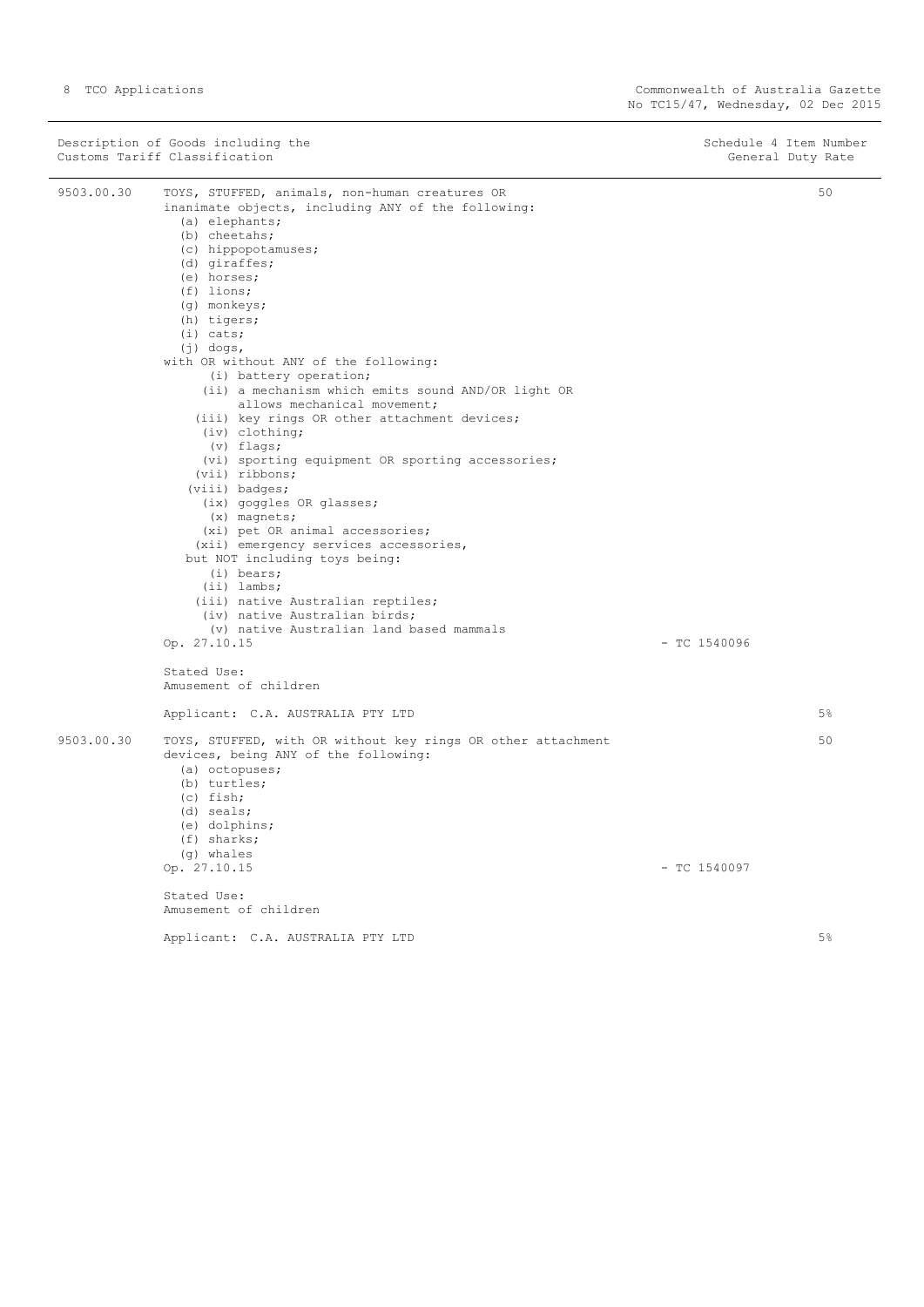|            | Description of Goods including the<br>Customs Tariff Classification                                                                                                                                                                                                                                                                                                                                                                                                  | Schedule 4 Item Number<br>General Duty Rate |  |
|------------|----------------------------------------------------------------------------------------------------------------------------------------------------------------------------------------------------------------------------------------------------------------------------------------------------------------------------------------------------------------------------------------------------------------------------------------------------------------------|---------------------------------------------|--|
| 9503.00.30 | TOYS, STUFFED, with OR without key rings OR other attachment<br>devices, non-human OR non-animal creatures OR inanimate objects,<br>including ANY of the following:<br>(a) food, including processed, packaged AND fresh food;<br>(b) toiletries;<br>(c) cleaning products;<br>(d) health products;<br>(e) beauty products AND toiletries;<br>(f) household appliances;<br>(q) kitchen supplies;<br>(h) clothing AND footwear;<br>$(i)$ stationery;<br>(i) jewellery | 50                                          |  |
|            | Op. 27.10.15                                                                                                                                                                                                                                                                                                                                                                                                                                                         | $-$ TC 1540098                              |  |
|            | Stated Use:<br>Amusement for children                                                                                                                                                                                                                                                                                                                                                                                                                                |                                             |  |
|            | Applicant: C.A. AUSTRALIA PTY LTD                                                                                                                                                                                                                                                                                                                                                                                                                                    | 5%                                          |  |
| 9503.00.30 | TOYS, STUFFED, animals, non-human creatures OR objects, NOT<br>greater than 15 cm in length, with attached key ring OR other<br>attachment devices, NOT being native Australian fauna<br>Op. 27.10.15                                                                                                                                                                                                                                                                | 50<br>$-$ TC 1540099                        |  |
|            | Stated Use:<br>Decoration of objects to which they are clipped                                                                                                                                                                                                                                                                                                                                                                                                       |                                             |  |
|            | Applicant: C.A. AUSTRALIA PTY LTD                                                                                                                                                                                                                                                                                                                                                                                                                                    | 5%                                          |  |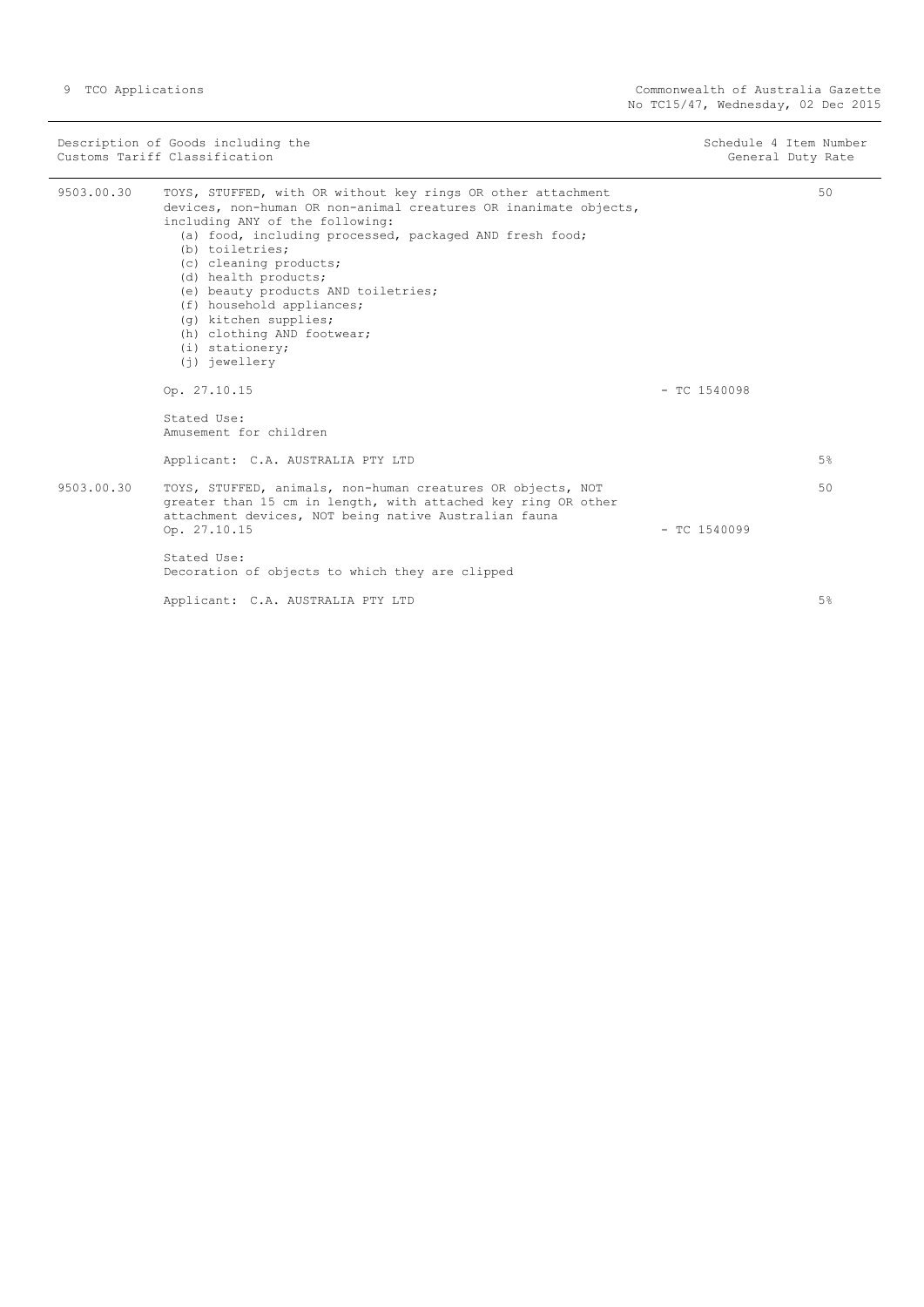Schedule 4 Item Number

# **CUSTOMS ACT 1901**

## **NOTICE PURSUANT TO SECTION 269R(1) - APPLICATIONS FOR TARIFF CONCESSION ORDERS REFUSED**

<span id="page-9-0"></span>Applications for Tariff Concession Orders for the goods described in the following TABLE have been refused.

|  |  | Description of Goods including the |  |
|--|--|------------------------------------|--|
|  |  | Customs Tariff Classification      |  |

| 3907.60.00 | RECYCLED POLYETHYLENE TEREPHTHALATE (rPET), in flake form, hot<br>washed, having ALL of the following: |                | 50 |
|------------|--------------------------------------------------------------------------------------------------------|----------------|----|
|            | (a) compliance with British Standard BS EN15348:2014,                                                  |                |    |
|            | Table 1, having BOTH of the following:                                                                 |                |    |
|            | (i) water content NOT greater than 1%;                                                                 |                |    |
|            | (ii) fine particle content NOT greater 0.5%,                                                           |                |    |
|            | (b) polyvinyl chloride (PVC) AND polyolefin contamination NOT                                          |                |    |
|            | greater than 50 ppm;                                                                                   |                |    |
|            | (c) polyamide AND glue contamination NOT greater than 100 ppm;                                         |                |    |
|            | (d) high density polyethylene (HDPE) AND polypropylene (PP) AND                                        |                |    |
|            | metal contamination NOT greater than 25 ppm;                                                           |                |    |
|            | (e) wood AND paper contamination NOT greater than 20 ppm;                                              |                |    |
|            | (f) flake lengths NOT less than 4 mm and NOT greater than 12 mm                                        |                |    |
|            | Op. 23.07.15                                                                                           | $-$ TC 1528616 |    |
|            | Reason for refusal:                                                                                    |                |    |
|            | Substitutable goods produced in Australia in the ordinary course                                       |                |    |
|            | of business by LyondellBasell Australia Pty Ltd, South Yarra, Vic                                      |                |    |
| 8479.90.00 | PARTS, COLUMN SUPPORTED GANGWAY, being ANY of the                                                      |                | 50 |
|            | following:                                                                                             |                |    |
|            | $(a)$ columns;                                                                                         |                |    |
|            | $(b)$ supports;                                                                                        |                |    |
|            | (c) platforms;                                                                                         |                |    |
|            | (d) stairs;                                                                                            |                |    |
|            | $(e)$ ladders;                                                                                         |                |    |
|            | (f) support beams;                                                                                     |                |    |
|            | $(q)$ frames;                                                                                          |                |    |
|            | (h) support brackets                                                                                   |                |    |
|            | Op. 29.05.15                                                                                           | $-$ TC 1519999 |    |
|            | Reason for refusal:                                                                                    |                |    |
|            | Substitutable goods produced in Australia in the ordinary course<br>of business                        |                |    |
|            | by Crib Point Engineering Pty Ltd, Hastings Vic                                                        |                |    |
|            |                                                                                                        |                |    |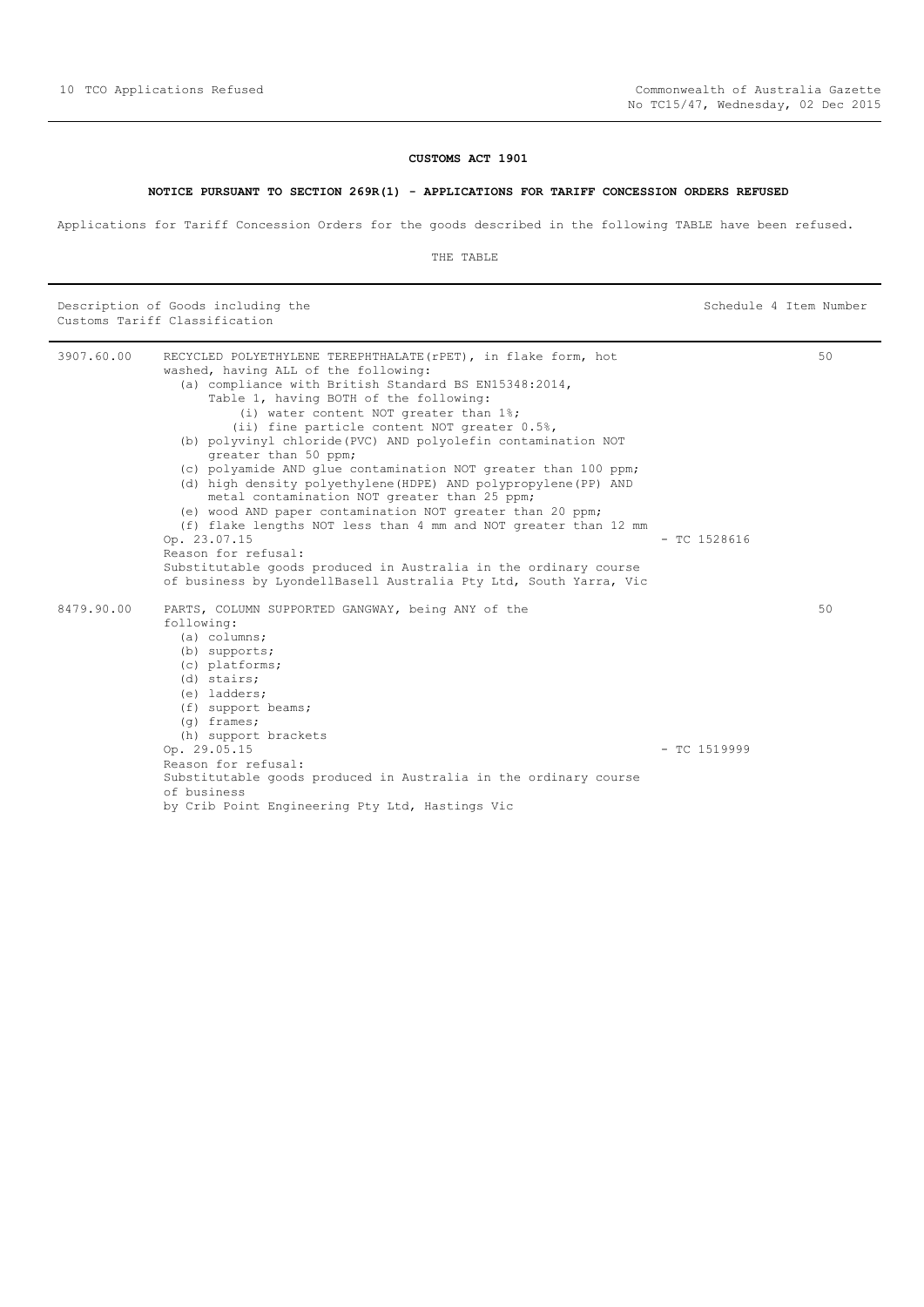## **CUSTOMS ACT 1901 - NOTICE PURSUANT TO SECTION 269R(1) - TARIFF CONCESSION ORDERS MADE**

<span id="page-10-0"></span>Tariff Concession Orders have been made for the goods described in the following TABLE.

The operative date (Op.) and TC reference No. follow the description of goods. Local manufacturers of substitutable goods may request the revocation of TCOs at any time.

| Description of Goods including the<br>Customs Tariff Classification |                                                                                                                                                                                                                                                                                                                              | Schedule 4 Item Number<br>Last Date of Effect<br>General Duty Rate                                 |                |  |    |
|---------------------------------------------------------------------|------------------------------------------------------------------------------------------------------------------------------------------------------------------------------------------------------------------------------------------------------------------------------------------------------------------------------|----------------------------------------------------------------------------------------------------|----------------|--|----|
| 3506.10.00                                                          | ADHESIVES, peelable, including a polyethylene film top layer and<br>EITHER of the following:<br>(a) adhesive coated siliconised sheets AND/OR strips;<br>(b) adhesive coated polyethylene sheets AND/OR strips<br>Op. 10.09.15                                                                                               | Dec. date 30.11.15                                                                                 | $-$ TC 1534691 |  | 50 |
| 6907.90.00                                                          | PORCELAIN SLABS, unglazed, having ALL of the following:<br>(a) length NOT greater than 1 500 mm;<br>(b) width NOT greater than 1 500 mm;<br>(c) thickness NOT less than 3 mm and NOT greater than 6 mm<br>Op. 10.09.15                                                                                                       | Dec. date 30.11.15                                                                                 | - TC 1534688   |  | 50 |
| 6908.90.00                                                          | PORCELAIN SLABS, glazed, having ALL of the following:<br>(a) length NOT greater than 1 500 mm;<br>(b) width NOT greater than 1 500 mm;<br>(c) thickness NOT less than 3 mm and NOT greater than 6 mm<br>Op. 10.09.15                                                                                                         | Dec. date 30.11.15                                                                                 | - TC 1534689   |  | 50 |
| 7307.23.00                                                          | FITTINGS, TEE, seamless, stainless steel, duplex<br>Op. 03.09.15                                                                                                                                                                                                                                                             | Dec. date 30.11.15                                                                                 | - TC 1534129   |  | 50 |
| 8307.10.00                                                          | RISERS AND/OR FLOWLINES, flexible, with OR without connectors<br>AND/OR qaskets AND/OR seals, having ANY of the following affixed:<br>(a) bend restrictors AND/OR stiffeners;<br>(b) buoyancy modules;<br>(c) clamps<br>Op. 08.09.15                                                                                         | Dec. date 30.11.15 - TC 1534426                                                                    |                |  | 50 |
| 8419.89.90                                                          | GAS CONVERTERS, SULPHURIC ACID MANUFACTURING PLANT, including<br>ALL of the following:<br>85 tonnes;<br>(b) catalyst support beds;<br>(c) pipes AND/OR tubes;<br>$(d)$ ducts,<br>with OR without ANY of the following:<br>(i) catalyst material;<br>(ii) fire clay insulation bricks;<br>(iii) ceramic balls<br>Op. 07.09.15 | (a) gas converting chamber shell, having a weight NOT less than<br>Dec. date 30.11.15 - TC 1534294 |                |  | 50 |
| 8422.30.90                                                          | PLASTIC BOTTLE MOULDING, FILLING AND CAPPING LINE, including ALL<br>of the following:<br>(a) bottle forming moulds;<br>(b) bottle cooler;<br>(c) bottle filler;<br>(d) bottle capper,<br>with OR without a carbonator<br>Op. 10.09.15                                                                                        | Dec. date 30.11.15                                                                                 | - TC 1534690   |  | 50 |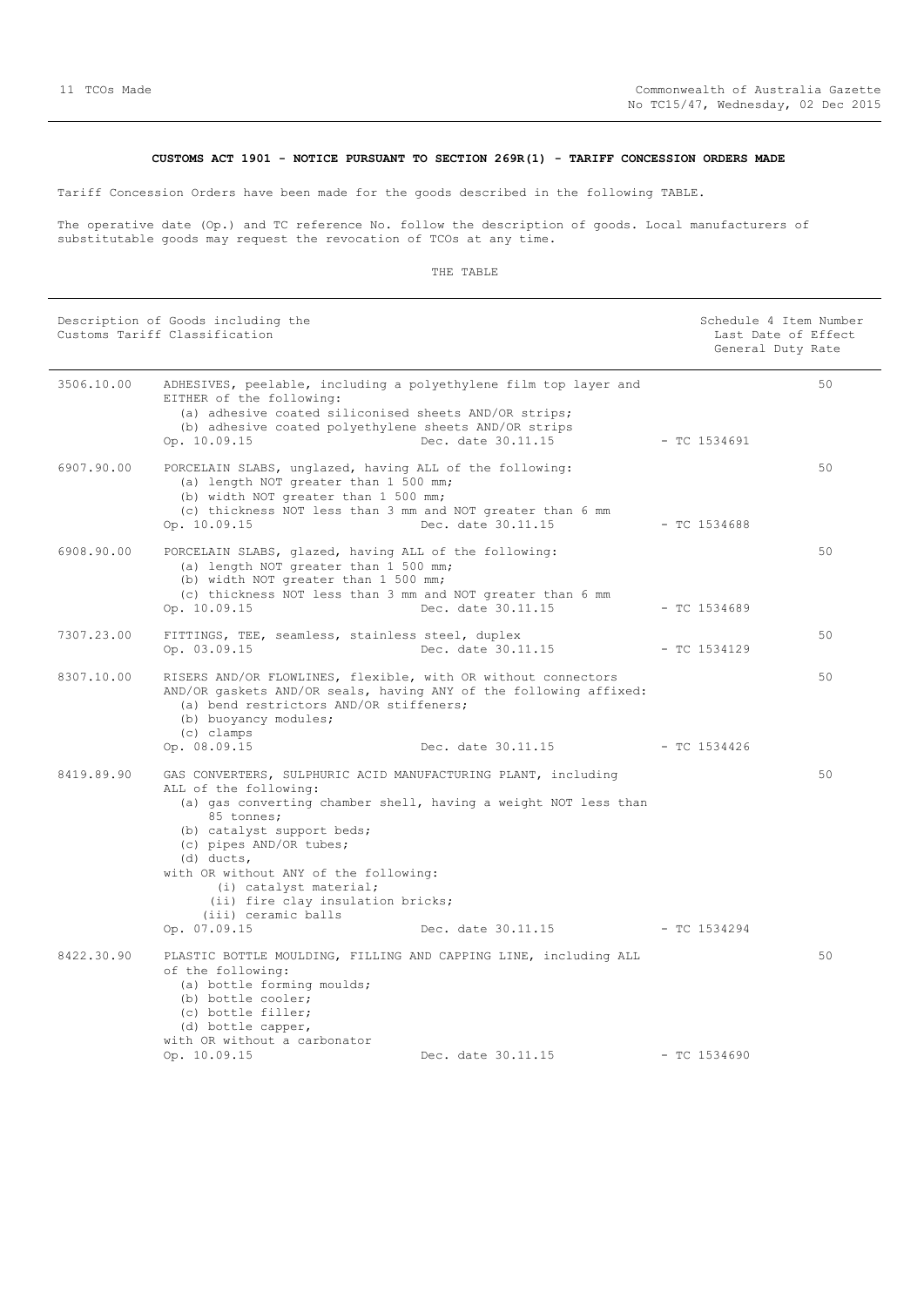| Description of Goods including the<br>Customs Tariff Classification |                                                                                                                                                                                                                                                                                                                                                                                                                                                                                                                                                                                                                                                             | Schedule 4 Item Number<br>Last Date of Effect<br>General Duty Rate |                |    |
|---------------------------------------------------------------------|-------------------------------------------------------------------------------------------------------------------------------------------------------------------------------------------------------------------------------------------------------------------------------------------------------------------------------------------------------------------------------------------------------------------------------------------------------------------------------------------------------------------------------------------------------------------------------------------------------------------------------------------------------------|--------------------------------------------------------------------|----------------|----|
| 8427.10.00                                                          | FORKLIFT TRUCKS, RIDE ON, narrow aisle, battery powered,<br>operator seated, having ALL of the following:<br>(a) maximum mast lifting height of 10 000 mm;<br>(b) rated load capacity at 3 300 mm lift height NOT less<br>than 1 200 Kg at a 600 mm load centre and NOT greater<br>than 2 000 Kg at a 600 mm load centre;<br>(c) articulated chassis having a minimum 220 degree mast<br>rotation including ALL of the following:<br>$(i)$ 3 wheels:<br>(ii) single front wheel drive;<br>(iii) direct AC drive motor,<br>(d) 48 volt electronically control drive AND hydraulic system<br>Op. 03.09.15                                                     | Dec. date 30.11.15                                                 | $-$ TC 1534127 | 50 |
| 8427.10.00                                                          | FORKLIFT TRUCKS, RIDE ON, narrow, aisle, battery powered,<br>operator seated, having ALL of the following:<br>(a) rated load capacity at 3 300 mm lift height NOT less<br>than 1 850 Kg at a 600 mm load centre and NOT greater<br>than 2 000 Kg at a 600 mm load centre;<br>(b) maximum mast lifting height of 13 500 mm;<br>(c) articulated chassis with a minimum 220 degree mast<br>rotation having ALL of the following:<br>(i) 4 wheels AND dual rear wheel drive;<br>(ii) 2 x direct drive gear boxes;<br>(iii) 2 x AC drive motors connected to disc brakes,<br>(d) 48 volt electronically controlled drive and hydraulic<br>system<br>Op. 03.09.15 | Dec. date 30.11.15                                                 | $-$ TC 1534128 | 50 |
| 8428.20.00                                                          | INGREDIENTS CONVEYING TRANSPORT SYSTEM, BREAD PRODUCTION LINE,<br>programmable logic controlled, including ALL of the following:<br>(a) vacuum pneumatic conveying pipes;<br>(b) vibrating sifters;<br>(c) weighing hoppers AND/OR scales<br>Op. 28.08.15                                                                                                                                                                                                                                                                                                                                                                                                   | Dec. date 30.11.15                                                 | $-$ TC 1533001 | 50 |
| 8481.80.90                                                          | VALVES, PNEUMATIC SLIDE GATE, having BOTH of the following:<br>(a) inlet AND outlet section NOT greater than 600 mm;<br>(b) heat rated to a maximum of 800 degrees Celsius<br>Op. 07.09.15                                                                                                                                                                                                                                                                                                                                                                                                                                                                  | Dec. date 30.11.15                                                 | - TC 1534295   | 50 |
| 8608.00.00                                                          | FIXTURES AND FITTINGS, EMBEDDED RAIL, RAILWAY OR TRAMWAY TRACK,<br>being polyurethane rail boots with OR without weld<br>enclosures<br>Op. 03.09.15                                                                                                                                                                                                                                                                                                                                                                                                                                                                                                         | Dec. date 30.11.15                                                 | $-TC$ 1534131  | 50 |
| 8716.90.00                                                          | PARTS, TRAILER, being a sensing electronic controlled hydraulic<br>trailer steering system having ALL of the following:<br>$(a)$ kingpins;<br>(b) control modules;<br>(c) steering cylinders,<br>with OR without remote control<br>Op. 03.09.15                                                                                                                                                                                                                                                                                                                                                                                                             | Dec. date 30.11.15                                                 | $-$ TC 1534130 | 50 |
|                                                                     |                                                                                                                                                                                                                                                                                                                                                                                                                                                                                                                                                                                                                                                             |                                                                    |                |    |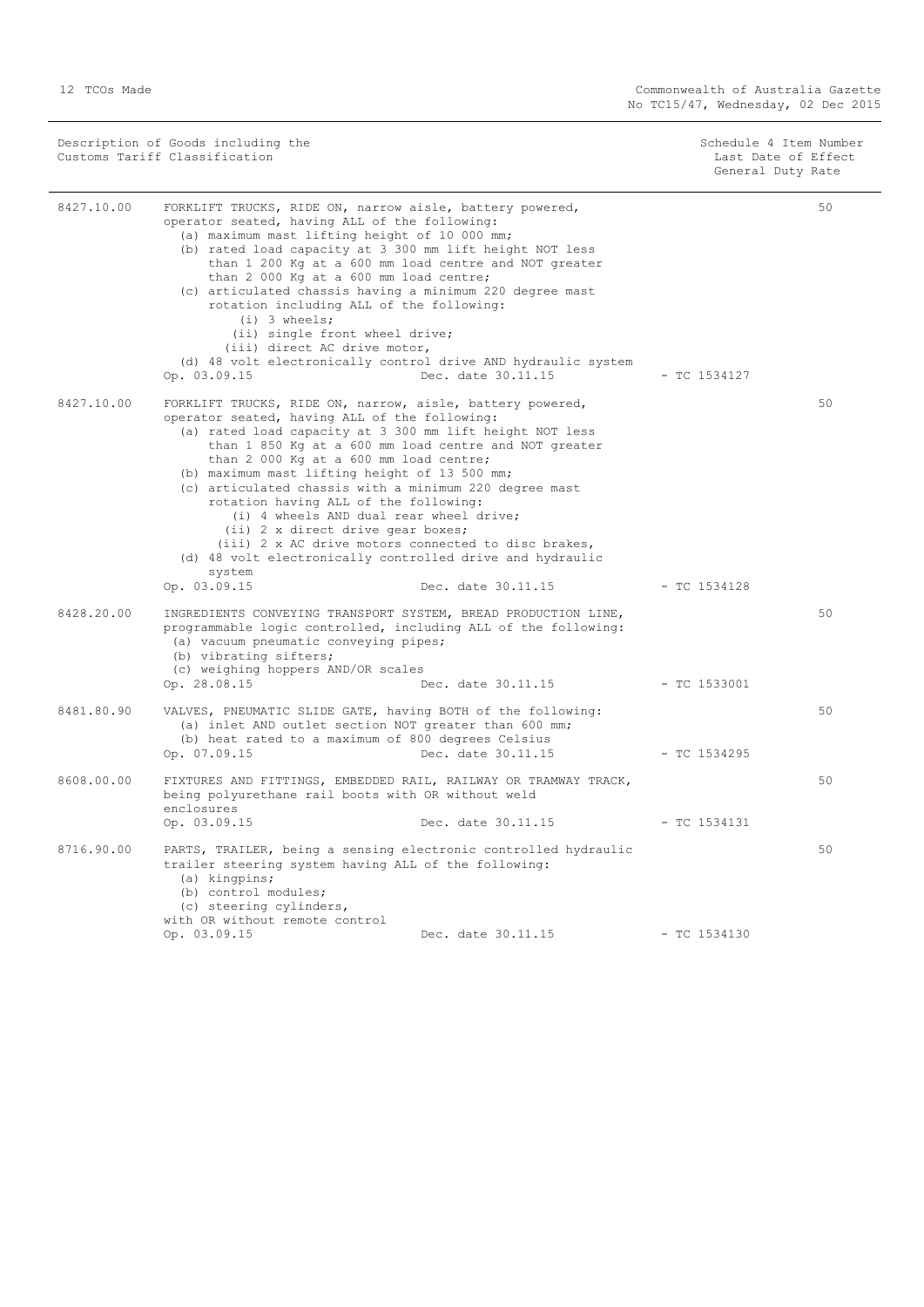# **NOTIFICATION OF AN AUSTRALIAN INDUSTRY REVOCATION REQUEST - SECTION 269SC(1A) CUSTOMS ACT**

<span id="page-12-0"></span>An application has been lodged for revocation of the Tariff Concession Order set out in the following TABLE.

The Lodgement Request Date shown in the table below is the intended revocation date for the Tariff Concession Order which will take effect should the application for revocation be successful.

Importations not covered by in transit provisions may be subject to post action as any decision to revoke an order is backdated to the date of request for revocation.

| Description of Goods including the<br>Customs Tariff Classification |                                                                                                                                                                                                                                                                                                                                                                                                                                                                                                                                                                              |                                                                                   | Schedule 4 Item Number<br>Lodgement Request Date |
|---------------------------------------------------------------------|------------------------------------------------------------------------------------------------------------------------------------------------------------------------------------------------------------------------------------------------------------------------------------------------------------------------------------------------------------------------------------------------------------------------------------------------------------------------------------------------------------------------------------------------------------------------------|-----------------------------------------------------------------------------------|--------------------------------------------------|
| 8537.20.90                                                          | ELECTRICAL CONTROL ROOMS, having ALL of the following:<br>(a) medium voltage switchgear having a voltage rating NOT<br>less than 6.6 kV;<br>than 1 kV:<br>(c) busbars AND electrical switches;<br>(d) capacitor banks;<br>(e) battery banks AND chargers;<br>(f) uninterruptable power supplies;<br>(q) electrical power monitoring systems;<br>(h) motor control cubicles;<br>(i) motor drive frequency converter systems;<br>(j) distributed motor control systems;<br>(k) lighting and flooring;<br>$(1)$ air conditioners;<br>(m) fire detection systems<br>Op. 02.02.15 | (b) low voltage switchgear having a voltage rating NOT less<br>Dec. date 12.06.15 | 50<br>20.11.15<br>$-$ TC 1504377                 |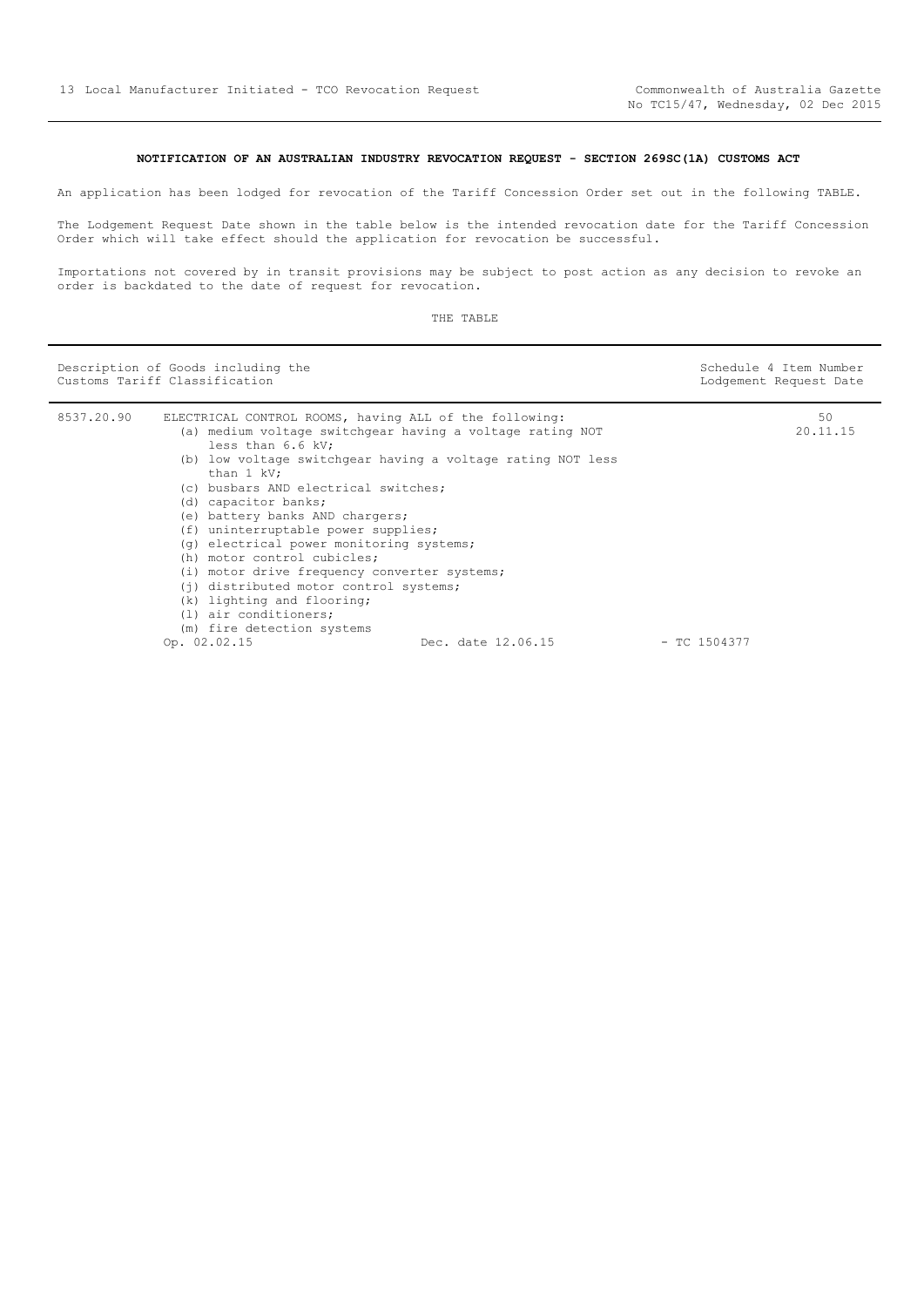#### **CUSTOMS ACT 1901**

#### <span id="page-13-0"></span>**NOTICE PURSUANT TO SECTION 269SE(2) - TARIFF CONCESSION ORDER REVOCATION AT THE INITIATIVE OF THE COMPTROLLER-GENERAL OF CUSTOMS**

The Tariff Concession Orders listed in THE TABLE below have not been used for at least 2 years and have been revoked under Section 269SD(1A). In transit provisions apply.

The intention to revoke these orders was notified in Gazette TC15/42 dated 28 October 2015.

Contact: Phone 02 6275 6534, fax 02 6198 7203 or email [tarcon@border.gov.au.](mailto:tarcon@border.gov.au)

| Description of Goods including the<br>Customs Tariff Classification |                                                                                                                                                                                                                                                                                                                                                                                                                                      |              | Schedule 4 Item Number<br>Last Date of Effect |  |
|---------------------------------------------------------------------|--------------------------------------------------------------------------------------------------------------------------------------------------------------------------------------------------------------------------------------------------------------------------------------------------------------------------------------------------------------------------------------------------------------------------------------|--------------|-----------------------------------------------|--|
|                                                                     |                                                                                                                                                                                                                                                                                                                                                                                                                                      |              |                                               |  |
| 7604.29.00                                                          | ALUMINIUM PROFILES, extruded, aluminium wrought alloy AW 9003,<br>having a solid cross section end area NOT less than 2 400<br>square mm                                                                                                                                                                                                                                                                                             |              | 50<br>24.11.15                                |  |
|                                                                     | Dec. date 30.08.10 - TC 1024580<br>Op. 02.06.10<br>Revoked for two years non-use. In transit provisions apply                                                                                                                                                                                                                                                                                                                        |              |                                               |  |
| 7606.11                                                             | REFLECTOR MATERIAL, aluminium sheet, having ALL of the following:<br>(a) a composition of EITHER of the following:<br>(i) NOT less than 99.80% purity;<br>(ii) a base of NOT less than 99.40% purity and clad on<br>one side with NOT less than 99.98% purity;<br>(b) electrochemically brightened;<br>(c) continuously anodised;<br>(d) total reflectivity NOT less than 80% as measured according<br>to DIN 5036, Part 3, Nov 1979 |              | 50<br>24.11.15                                |  |
|                                                                     | Op. 28.11.85<br>Revoked for two years non-use. In transit provisions apply                                                                                                                                                                                                                                                                                                                                                           |              |                                               |  |
| 7606.12.00                                                          | COILS, ALUMINIUM ALLOY SHEET AND/OR STRIP, being alloy 3104,<br>having a thickness NOT less than 0.45 mm<br>Op. 21.02.08<br>Dec. date 09.05.08<br>Revoked for two years non-use. In transit provisions apply                                                                                                                                                                                                                         | - TC 0802867 | 50<br>24.11.15                                |  |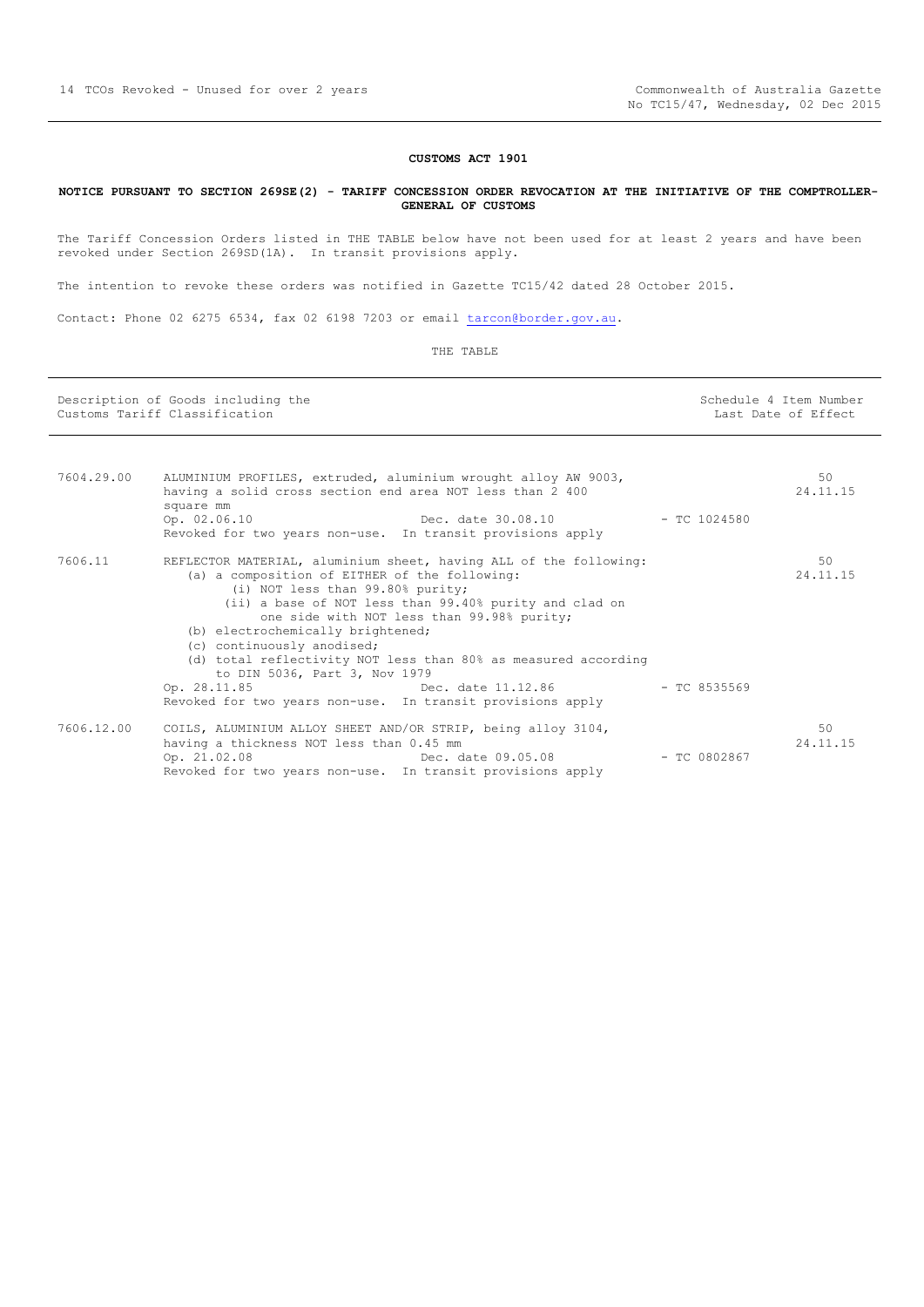#### <span id="page-14-0"></span>**COMMERCIAL TARIFF CONCESSION ORDERS (CTCOs) & TARIFF CONCESSION ORDERS (TCOs) NOT USED IN THE PREVIOUS 2 YEARS**

The Comptroller-General of Customs is satisfied that the CTCOs and TCOs listed in the table below are no longer required because, in the 2 years preceding the day of this notice, they have not been quoted in an import declaration to secure a concessional rate of duty.

From Thursday, 31 December 2015, it is intended to take action to revoke these Orders under subsection 269SD (1A) of the Customs Act 1901. In accordance with subsection 269SG(2) of the Customs Act 1901, in transit provisions shall apply. If revoked, the expected date of effect will be 30 December 2015.

Interested parties are invited to provide, by close of business, Wednesday, 30 December 2015, written reasons why an Order should NOT be revoked.

Please advise if any of the Orders listed below have been quoted on an import declaration.

If a request is made to retain an Order used for the granting of a Determination, please specify the Determination and the linked Item number to enable mapping to the Order and its scope.

Contact: Email tarcon@border.gov.au, fax 02 6198 7203 or phone 02 6275 6534.

| Tariff<br>Classification | Description                                                                                     |                                                                                                                                                                                                                                                                                                                                                                                                                                                                                                                                                                                                                                                                                                                                                                                                                                              | Concession Number |  |
|--------------------------|-------------------------------------------------------------------------------------------------|----------------------------------------------------------------------------------------------------------------------------------------------------------------------------------------------------------------------------------------------------------------------------------------------------------------------------------------------------------------------------------------------------------------------------------------------------------------------------------------------------------------------------------------------------------------------------------------------------------------------------------------------------------------------------------------------------------------------------------------------------------------------------------------------------------------------------------------------|-------------------|--|
| 4010.32.00               | (a) multi-vee rib belts:<br>Op. 01.01.02                                                        | BELTS, transmission, endless, having tensile members of polyester<br>OR aramid fibres, having EITHER of the following specifications:<br>(i) J section (a groove pitch centre of 2.35 mm or greater<br>but NOT exceeding 2.41 mm $(3/32 \text{ in.} + \text{or} - 0.0001 \text{ in.}));$<br>(ii) K section (a groove pitch centre of 3.40 mm or greater<br>but NOT exceeding 3.71 mm $(0.140 \text{ in.} + \text{or} - 0.002 \text{ in.}));$<br>(iii) L section (a groove pitch centre of 4.65 mm or greater<br>but NOT exceeding 4.75 mm $(3/16$ in. + or - 0.002 in.));<br>(iv) M section (a groove pitch centre of 9.32 mm or greater<br>but NOT exceeding 9.48 mm $(3/8$ in. + or - 0.003 in.));<br>(b) polyurethane ribbed top, having a groove angle of 60 degrees<br>and top width of 3 mm, 5 mm, 7 mm or 11 mm<br>Dec. date 07.01.02 | $-TC$ 0105886     |  |
| 4010.33.00               | (a) E section belts;<br>exceeding 4.5 m<br>Op. 01.01.02                                         | BELTS, banded vee, but NOT including EITHER of the following:<br>(b) 5 vee or 8 vee section belts having a side circumference<br>Dec. date 07.01.02                                                                                                                                                                                                                                                                                                                                                                                                                                                                                                                                                                                                                                                                                          | $-TC$ 0105893     |  |
|                          |                                                                                                 |                                                                                                                                                                                                                                                                                                                                                                                                                                                                                                                                                                                                                                                                                                                                                                                                                                              |                   |  |
| 8412.31.00               | Op. 26.07.13                                                                                    | CYLINDERS, VERTICAL PLATE PRESSURE FILTER, hydraulic<br>Dec. date 14.10.13                                                                                                                                                                                                                                                                                                                                                                                                                                                                                                                                                                                                                                                                                                                                                                   | $-$ TC 1325267    |  |
| 8413.50.90               | having a weight NOT less than 9 500 kg<br>Op. 16.12.09                                          | PUMPING SKIDS, TRIPLEX, reciprocating, positive displacement,<br>Dec. date 05.03.10                                                                                                                                                                                                                                                                                                                                                                                                                                                                                                                                                                                                                                                                                                                                                          | $-$ TC 0949039    |  |
| 8413.60                  | maximum flow rate NOT exceeding 9 mL/min<br>Op. 07.06.91                                        | PUMPS, peristaltic, precision flow, single channel, having a<br>Dec. date 11.12.91                                                                                                                                                                                                                                                                                                                                                                                                                                                                                                                                                                                                                                                                                                                                                           | $-$ TC 9105413    |  |
| 8414.59.90               | greater than 1 000 mbar<br>Op. 26.10.12                                                         | BLOWERS, ROTARY PISTON, PNEUMATIC CONVEYANCE, pressure NOT<br>Dec. date 21.01.13                                                                                                                                                                                                                                                                                                                                                                                                                                                                                                                                                                                                                                                                                                                                                             | $-$ TC 1241141    |  |
| 8414.59.90               | BLOWERS, AIRLIFT, ALUMINA CONVEYING<br>Op. 06.03.06                                             | Dec. date 19.05.06                                                                                                                                                                                                                                                                                                                                                                                                                                                                                                                                                                                                                                                                                                                                                                                                                           | $-$ TC 0604834    |  |
| 8414.59.90               | FANS, JET, reversible, having BOTH the following:<br>(a) blade diameter NOT less than 1 200 mm; |                                                                                                                                                                                                                                                                                                                                                                                                                                                                                                                                                                                                                                                                                                                                                                                                                                              |                   |  |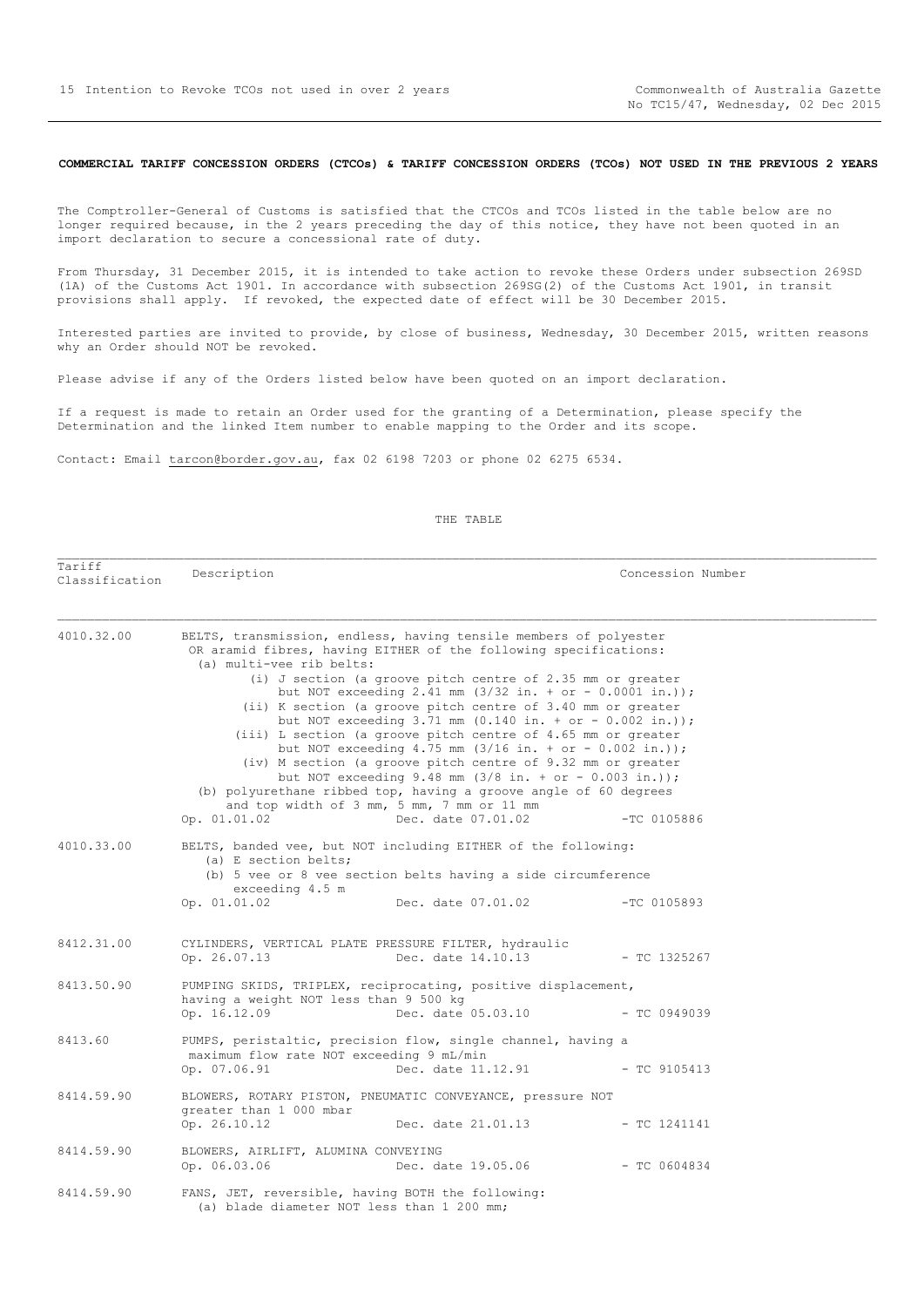(b) thrust NOT less than 1 400 N.m Op. 06.06.07 Dec. date 17.08.07 - TC 0708637 8414.59.90 PARTS, MOTOR VEHICLE TESTING, CLIMATIC TEST CHAMBER, being wind tunnels Op. 17.08.07 Dec. date 02.11.07 - TC 0713122 8414.80.20 COMBINED SCREW COMPRESSORS AND RECIPROCATING BOOSTERS, oil free<br>Op. 05.10.10 Dec. date 20.12.10 - TC 1045101 Dec. date 20.12.10 8416.20.00 BRICK KILN BURNER PLANT, having ALL of the following: (a) burners; (b) control unit; (c) gas trains with filter AND safety solenoid valve; (d) gas AND air distribution beams; (e) ring throttle dampers; (f) air trains; (g) injection burners Op. 05.11.12 Dec. date 30.01.13 - TC 1242276 8416.30.00 STOKERS, FURNACE HEARTH, HOT WATER, programmable logic controlled, having ALL of the following: (a) burners, heat output NOT greater than 300 kW; (b) ash removers; (c) hoppers and augers and/or rotary valves Op. 21.02.08 Dec. date 16.05.08 - TC 0803011 8416.90.00 PARTS, BAKING FURNACE FIRING SYSTEM, being ANY of the following: (a) exhaust ramp; (b) exhaust ramp control module; (c) temperature and pressure ramp<br>Op. 05.02.07 Dec. da Dec. date 01.05.07 - TC 0701868 8417.10.00 ZINC RECOVERY FURNACES, having a waste processing drum capacity NOT greater than 1 500 kg Op. 03.02.12 Dec. date 16.04.12 - TC 1203778 8421.21.90 EFFLUENT TREATMENT AND DISINFECTION PLANT, comprising ALL of the following: (a) tanks; (b) reactors; (c) pumps; (d) blowers; (e) strainers and/or filters; (f) electrical instrumentation modules and/or controllers; (g) valves; (h) membranes; (i) gantry cranes and/or hoists; (j) lamps; (k) diffusers Op. 24.08.09 Dec. date 13.11.09 - TC 0930933 8479.89.90 SEPARATORS, GAS AND/OR SOLID AND/OR LIQUID, OIL AND GAS WELL, comprising ALL of the following: (a) emergency shut down valve; (b) 3 phase vertical separator; (c) geologic sampler Op. 19.07.04 Dec. date 01.10.04 - TC 0407289 8479.89.90 RECOVERY SYSTEMS, CARBON DIOXIDE, comprising ALL of the following: (a) scrubber and absorber; (b) filter and cleaner; (c) dryer and purifier; (d) heat exchanger and liquefier; (e) compressor<br>Op.  $30.01.04$ Dec. date 23.04.04 - TC 0401305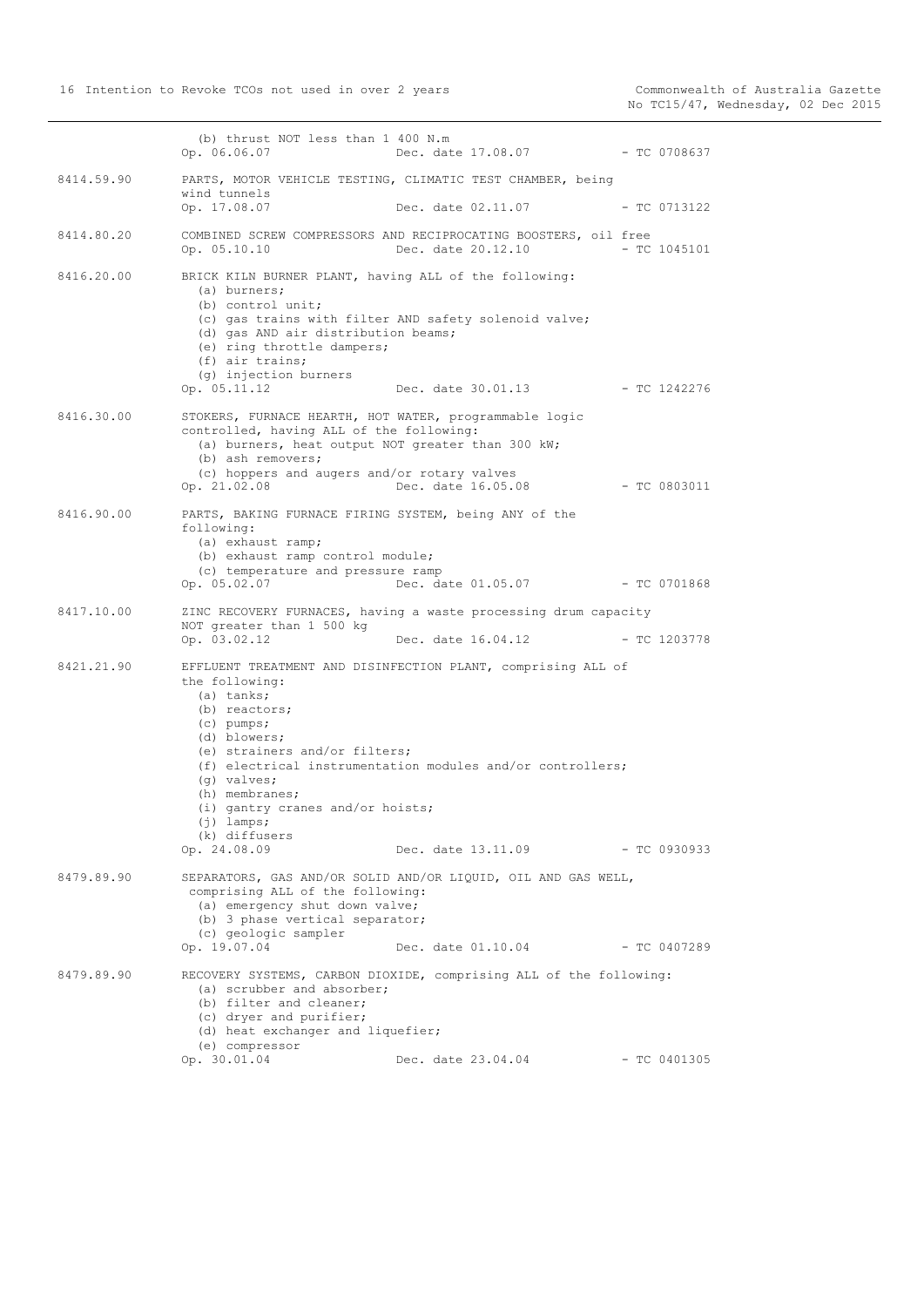| 8479.89.90 | REWINDERS, ALUMINIUM FOIL OR PLASTIC FILM, having ALL of<br>the following:<br>(a) mother-roll unwinder;<br>(b) core feeder;<br>(c) hot melt glue applicator;<br>(d) rewinder;<br>(e) length measurer;<br>(f) foil AND/OR film cutter;                                                                                                                                                                                                          |                                                                                                                                                                                                              |                |
|------------|------------------------------------------------------------------------------------------------------------------------------------------------------------------------------------------------------------------------------------------------------------------------------------------------------------------------------------------------------------------------------------------------------------------------------------------------|--------------------------------------------------------------------------------------------------------------------------------------------------------------------------------------------------------------|----------------|
|            | (g) finished coil discharger<br>Op. 27.04.04                                                                                                                                                                                                                                                                                                                                                                                                   | Dec. date 19.07.04                                                                                                                                                                                           | $-$ TC 0404140 |
| 8479.89.90 | FILTER ROD MAKERS, CIGARETTE<br>Op. 04.05.05                                                                                                                                                                                                                                                                                                                                                                                                   | Dec. date 16.09.05                                                                                                                                                                                           | $-$ TC 0505158 |
| 8479.89.90 | WATER TEST BATHS, AEROSOL CONTAINER<br>Op. 20.07.05                                                                                                                                                                                                                                                                                                                                                                                            | Dec. date 30.09.05                                                                                                                                                                                           | $-$ TC 0509611 |
| 8479.89.90 | spectrometer;<br>identifier;<br>(c) metal detector and/or voice synthesiser<br>Op. 28.07.05                                                                                                                                                                                                                                                                                                                                                    | SECURITY ACCESS ENCLOSURES, plc, having ALL of the following:<br>(a) narcotic and explosive detection and identification<br>(b) electronic weight monitor and/or biometric fingerprint<br>Dec. date 21.10.05 | $-$ TC 0509993 |
| 8479.90.00 | Op. 06.12.11                                                                                                                                                                                                                                                                                                                                                                                                                                   | PARTS, WOOD PARTICLE BOARD MAKING PRESS, being press frames<br>Dec. date 13.02.12                                                                                                                            | $-$ TC 1140600 |
| 8479.90.00 | being ANY of the following:<br>(a) tension heads;<br>(b) tensioning station frames;<br>(c) clamping device frames<br>Op. 04.07.12                                                                                                                                                                                                                                                                                                              | PARTS, CABLE HANDLING MODULE, CONVEYOR BELT MANUFACTURING LINE,<br>Dec. date 26.09.12 - TC 1223387                                                                                                           |                |
| 8479.90.00 | (a) pulp defribulators (hammermills);<br>(b) forming chambers;<br>(c) forming chamber roll shafts;<br>(d) forming chamber drum seals;<br>(e) forming drums;<br>(f) web quides;<br>(g) transfer rolls;<br>(h) forming insert screens;<br>(i) geometric folders;<br>$(i)$ debulkers;<br>$(k)$ lineshafts;<br>(1) size change debulker rolls;<br>(m) festoons;<br>(n) inner cover unwind servo motors;<br>(o) inner cover unwinds<br>Op. 01.01.07 | PARTS, DIAPER MAKING MACHINE, being ANY of the following:<br>Dec. date 15.11.06                                                                                                                              | $-$ TC 0614337 |
| 8479.90.00 | BARRELS, CLAY OR MUD GUN, BLAST FURNACE TAPHOLE<br>Op. 01.01.07                                                                                                                                                                                                                                                                                                                                                                                | Dec. date 15.11.06                                                                                                                                                                                           | - TC 0614340   |
| 8479.90.00 | following:<br>(a) turntables;<br>(b) vessels;<br>(c) ion exchange resins;<br>(d) control panels;<br>(e) drives<br>Op. 09.08.07                                                                                                                                                                                                                                                                                                                 | PARTS, ION EXCHANGE, COUNTER CURRENT SYSTEM, being ANY of the<br>Dec. date 19.10.07 - TC 0712696                                                                                                             |                |
| 8479.90.00 | (a) starter motors;<br>(b) power elements;<br>(c) touch screen panels;<br>(d) radio remote control panels;<br>(e) wireless master panels;<br>$(f)$ modems;<br>(g) control cards<br>Op. 27.01.09                                                                                                                                                                                                                                                | CONTROLLERS, SCREEDING MACHINE including ALL of the following:<br>Dec. date 17.04.09                                                                                                                         | $-$ TC 0902636 |
| 8479.90.00 | DRUM SHELLS, DEBARKER<br>Op. 05.01.09                                                                                                                                                                                                                                                                                                                                                                                                          | Dec. date 27.03.09                                                                                                                                                                                           | $-$ TC 0945730 |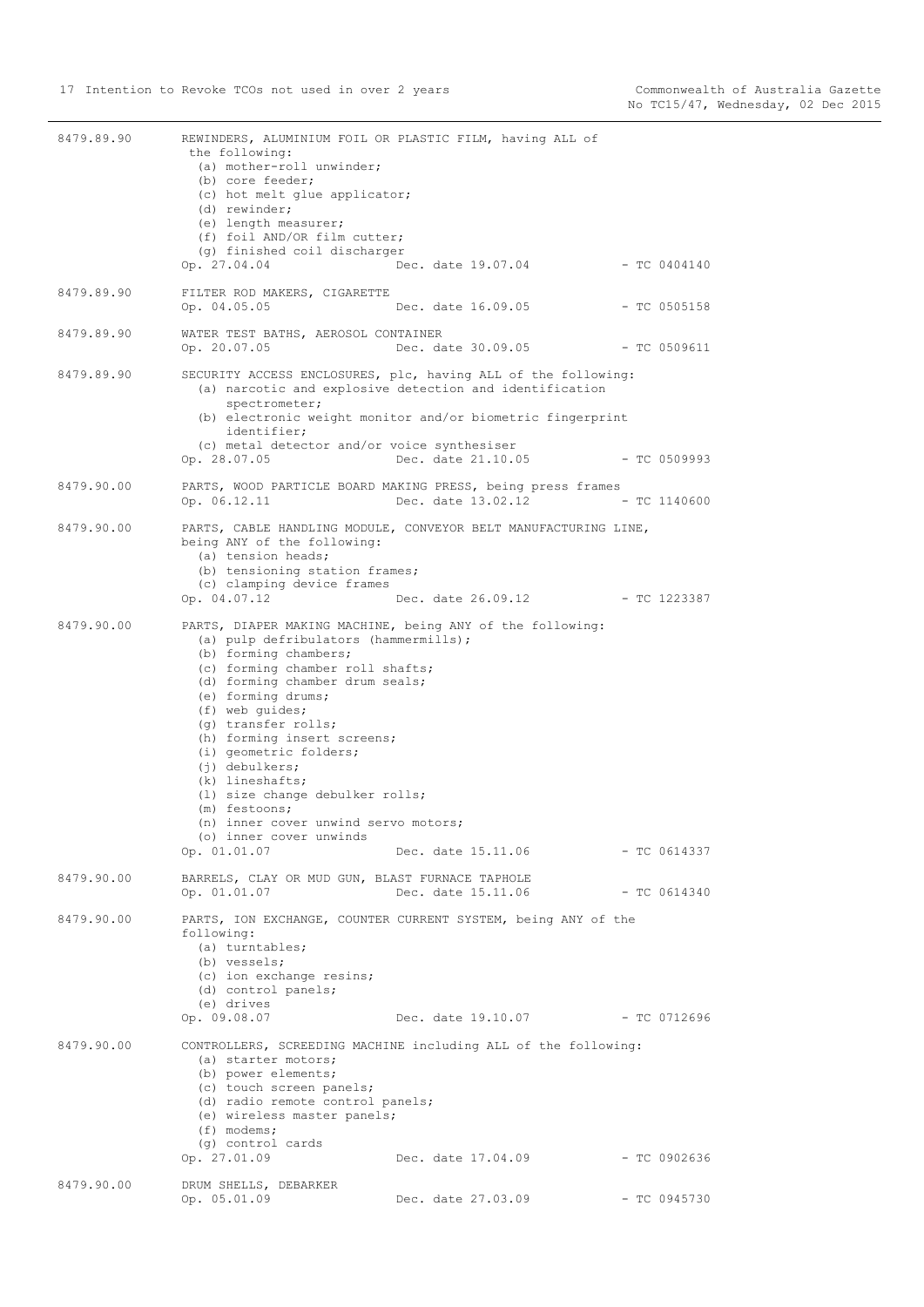| 8479.90.00 |                                                                                                                                                                                                                                                                              | PARTS, WIND-UP STATION, CONVEYOR BELT MANUFACTURING LINE, being                                                                                            |                |
|------------|------------------------------------------------------------------------------------------------------------------------------------------------------------------------------------------------------------------------------------------------------------------------------|------------------------------------------------------------------------------------------------------------------------------------------------------------|----------------|
|            | lateral supports<br>Op. 31.07.12                                                                                                                                                                                                                                             | Dec. date 15.10.12                                                                                                                                         | $-$ TC 1227483 |
| 8480.71.00 | MOULDS, INJECTION, EVAPORATIVE AIR COOLER PLASTIC TANK<br>Op. 14.08.12                                                                                                                                                                                                       | Dec. date 29.10.12                                                                                                                                         | - TC 1230092   |
| 8480.71.00 | following:<br>(a) external dimensions having ALL of the following:<br>(i) length NOT less than 2 500 mm;<br>(ii) width NOT less than 1 500 mm;<br>(iii) height NOT less than 1 250 mm,<br>(b) weight NOT less than 20 t;<br>(c) sequential hot runner gating<br>Op. 26.05.10 | MOULDS, FLOTATION POD, reqular hexagonal, having ALL of the<br>Dec. date 17.08.10                                                                          | - TC 1023418   |
| 8480.71.00 | Op. 23.07.12                                                                                                                                                                                                                                                                 | MOULDS, INJECTION, EVAPORATIVE AIR COOLER PLASTIC GRILLE<br>Dec. date 10.10.12                                                                             | - TC 1226442   |
| 8480.71.00 | (a) width NOT less than 2 500 mm;<br>(b) height NOT less than 1 550 mm;<br>(c) length NOT less than 1 600 mm;<br>(d) weight NOT less than 29.5 t;<br>(e) single point lift;<br>(f) hydraulic angular compact slide actuation<br>Op. 24.09.12                                 | INJECTION MOULDS, AUTOMOTIVE BUMPER, having ALL of the following:<br>Dec. date 17.12.12                                                                    | - TC 1236557   |
| 8480.79.00 | COLLAPSIBLE MANDRELS, with OR without pressure socket<br>Op. 08.03.12                                                                                                                                                                                                        | Dec. date 28.05.12                                                                                                                                         | $-$ TC 1207967 |
| 8481.20.00 | than 510 bar<br>Op. 18.05.12                                                                                                                                                                                                                                                 | CONNECTORS, SPANNER JOINT, SUBSEA OIL AND/OR GAS WELL EQUIPMENT,<br>incorporating valves, having a maximum working pressure NOT less<br>Dec. date 06.08.12 | $-$ TC 1216681 |
| 8481.80.90 | ALL of the following:<br>(a) hydraulically actuated subsea ball valve module;<br>(b) retrievable actuator;<br>(c) umbilical controls;<br>(d) umbilical;<br>(e) subsea pipeline connectors<br>Op. 23.09.10                                                                    | SUBSEA ISOLATION VALVE STATIONS, OIL AND GAS PIPELINE, including<br>Dec. date 20.12.10                                                                     | - TC 1043568   |
| 8481.80.90 | Op. 04.05.11                                                                                                                                                                                                                                                                 | VALVES, JET AIR PULSE, BAGHOUSE FILTER, solenoid operated<br>Dec. date 25.07.11                                                                            | $-$ TC 1114139 |
| 8481.80.90 | the following:<br>(a) pre-heater;<br>(b) valves;<br>$(c)$ qauqes;<br>$(d)$ pumps;<br>(e) control panel<br>Op. 13.03.13                                                                                                                                                       | ENGINE AUXILIARY MODULES, POWER GENERATION SET, including ALL of<br>Dec. date 12.06.13                                                                     | $-$ TC 1309201 |
| 8481.80.90 | VALVES, SPHERICAL, HYDRO TURBINE INLET<br>Op. 03.03.08                                                                                                                                                                                                                       | Dec. date 09.05.08                                                                                                                                         | $-$ TC 0803421 |
| 8481.80.90 | BAFFLE VALVES, GLASS BOTTLE MOULD<br>Op. 03.06.09                                                                                                                                                                                                                            | Dec. date 28.08.09                                                                                                                                         | $-$ TC 0918846 |
| 8481.80.90 | Op. 28.10.09                                                                                                                                                                                                                                                                 | MINIMUM FLOW CONTROL VALVES, BOILER FEED PUMP, recirculation<br>Dec. date 15.01.10                                                                         | $-$ TC 0940645 |